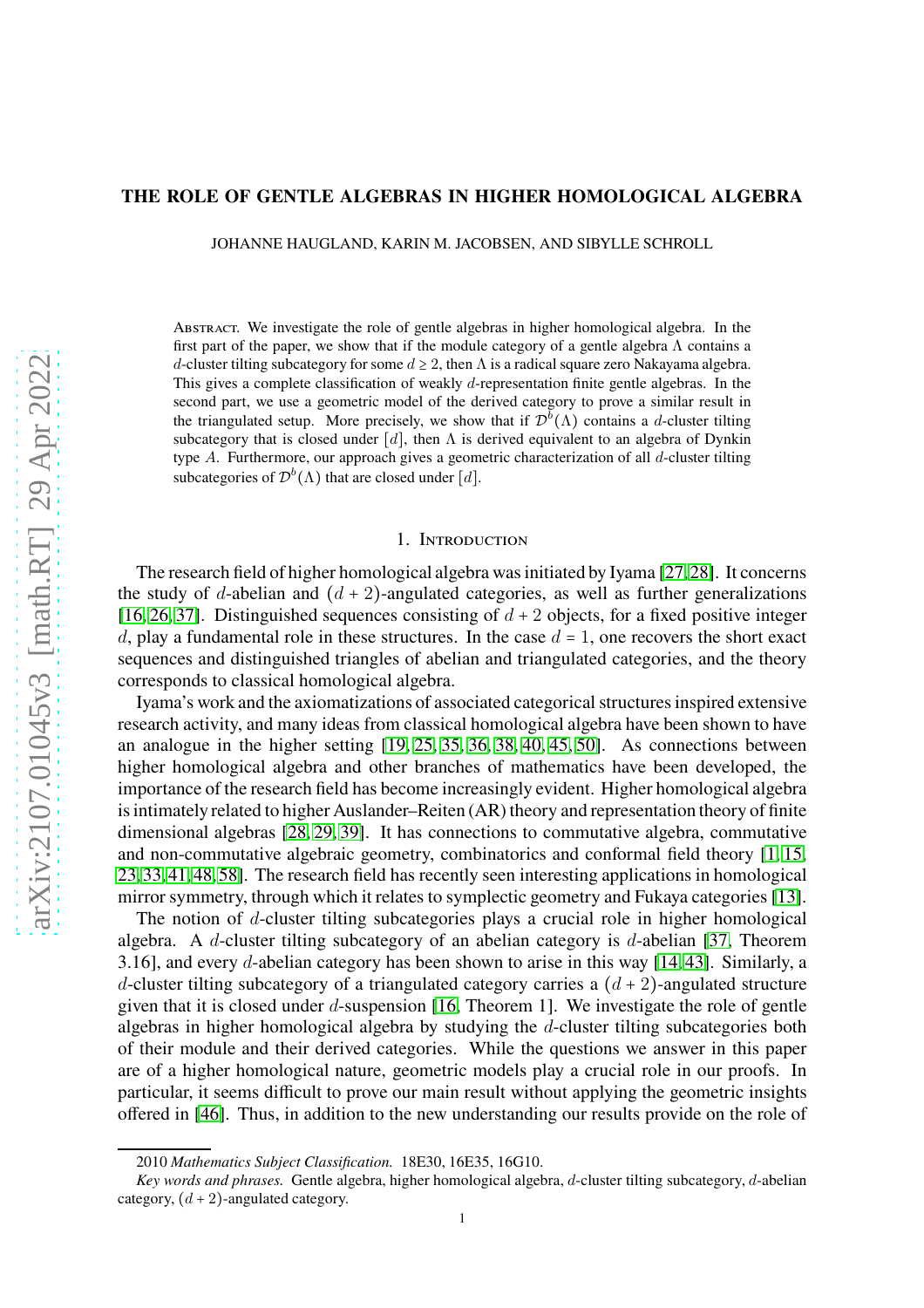gentle algebras in higher homological algebra, this also demonstrates the power of geometric models.

Recall that a finite dimensional algebra is called weakly  $d$ -representation finite if it has a module that generates a d-cluster tilting subcategory. The study of such algebras has played an important role in the development of higher homological algebra as we know it today. From the viewpoint of higher AR-theory, the class of weakly  $d$ -representation finite algebras can be thought of as a higher analogue of algebras of finite representation type. In particular, the definition coincides with the classical notion of a representation finite algebra in the case  $d=1$ .

Just as the classification of (hereditary) algebras of finite representation type has been one of the fundamental questions in classical representation theory, the classification of weakly d-representation finite algebras is an important question in higher representation theory. In general, this is a difficult problem, but significant progress has been made for particularly nice classes of algebras. Darpö and Iyama characterize weakly d-representation finite cyclic Nakayama algebras with homogeneous relations in [\[11,](#page-20-6) Theorem 5.1]. The acyclic case was first studied by Jasso [\[37,](#page-21-3) Proposition 6.2], and Vaso gives a complete classification in [\[56,](#page-22-1) Theorem 2]. In the same paper, Vaso also characterizes all d-representation finite d-hereditary Nakayama algebras [\[56,](#page-22-1) Theorem 3]. A classification of iterated tilted d-representation finite d-hereditary algebras in the case  $d = 2$  is given by Iyama and Oppermann [\[32,](#page-21-19) Theorem 3.12]. Very recently, similar classification results have been obtained in the context of radical square zero algebras [\[57\]](#page-22-2), monomial algebras [\[52\]](#page-22-3), and symmetric algebras [\[12\]](#page-20-7).

A natural question to ask is whether the classification results mentioned above can be extended to more general classes of algebras. Gentle algebras constitute a large class of algebras which naturally extends many of the known examples where a classification has been obtained. In this paper we give a complete classification of weakly d-representation finite gentle algebras, as well as d-representation finite d-hereditary gentle algebras, see Corollary [3.3](#page-10-0) and Corollary [3.4.](#page-10-1) The main step towards these results is the theorem below, where we show that only very few gentle algebras are weakly d-representation finite. More precisely, we prove the following.

# **Theorem 1** (see Theorem [3.1\)](#page-9-0)**.** *Let* Λ *be a gentle algebra. If* modΛ *contains a* d*-cluster tilting subcategory for some* d ≥ 2*, then* Λ *is a radical square zero Nakayama algebra.*

While the existence of d-cluster tilting subcategories of module categories is well-studied for certain classes of algebras, less is known in the triangulated setup. The main aim of this paper is to increase this understanding in the case of derived categories associated to gentle algebras. The class of gentle algebras is special in that not only are these algebras of tame representation type, but they are also derived tame. The indecomposable objects in the bounded derived category of a gentle algebra are classified in [\[7\]](#page-20-8), and a basis of the morphism space between indecomposable objects is described in [\[2\]](#page-20-9). In [\[46\]](#page-21-18) a geometric model for the derived category of a gentle algebra is given, see also [\[17,](#page-20-10) [44\]](#page-21-20).

Using the geometric model, we characterize d-cluster tilting subcategories of the derived category of a gentle algebra that are closed under d-suspension. Recall that these subcategories give examples of  $(d+2)$ -angulated categories. The most important step towards the classification is the following theorem.

**Theorem 2** (see Theorem [4.10\)](#page-15-0). Let  $\Lambda$  be a gentle algebra. If  $\mathcal{D}^b(\Lambda)$  contains a d-cluster *tilting subcategory that is closed under* [d] *for some* d ≥ 2*, then* Λ *is derived equivalent to an algebra of Dynkin type* A*.*

A crucial tool in the proof of this result is Proposition [4.1,](#page-11-0) where we observe that, for any finite dimensional algebra, an indecomposable perfect object contained in a d-cluster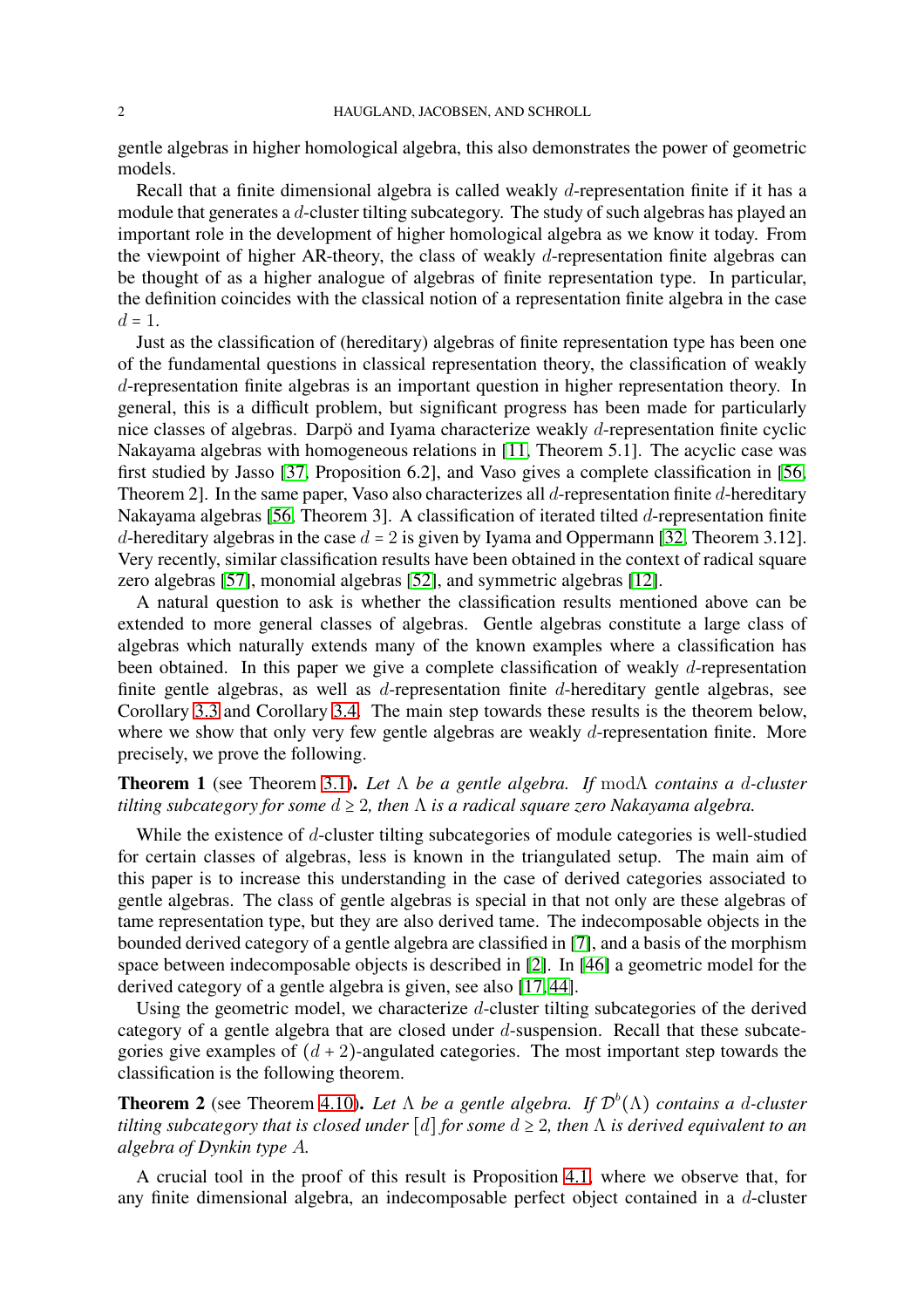tilting subcategory that is closed under  $d$ -suspension has no non-zero morphisms from its AR-translate to itself. In particular, the middle term in the AR-triangle ending in such an object is indecomposable. This excludes a large class of objects.

Knowing that the only possible examples arise in the type  $\tilde{A}$  case, we classify the  $d$ -cluster tilting subcategories that are closed under d-suspension when our algebra is derived equivalent to an algebra of Dynkin type A. This classification is given in Theorem [4.11.](#page-18-0) In particular, this yields a geometric interpretation of the examples coming from  $d$ -representation finite d-hereditary gentle algebras. Combining Theorem [4.10](#page-15-0) and Theorem [4.11,](#page-18-0) we see that all d-cluster tilting subcategories of the derived category of a gentle algebra that are closed under d-suspension arise in this way.

Altogether, our work reveals a lack of d-cluster tilting subcategories arising from gentle algebras, both in the module category and the derived category. Through our characterization results, we see that the examples amount to those one can already obtain by studying Nakayama algebras. This suggests that the role of gentle algebras in higher homological algebra is limited, which is surprising due to the otherwise rich theory of this class of algebras. Our results also show that the situation in the derived setup is even more restrictive than in the module category. In particular, the derived category of a cyclic Nakayama algebra never contains d-cluster tilting subcategories closed under d-suspension, even though the associated module category may contain d-cluster tilting subcategories as described in [\[11\]](#page-20-6).

The paper is structured as follows. In Section [2](#page-2-0) we give an overview of some necessary background and preliminaries. This includes the definition of  $d$ -cluster tilting subcategories and notions related to d-representation finiteness, as well as an introduction to the geometric model for the derived category of a gentle algebra. In Section [3](#page-9-1) we present our results related to the module category of a gentle algebra, before we discuss the derived case in Section [4.](#page-11-1)

1.1. **Conventions and notation.** Throughout this paper, let d denote a positive integer. We will typically assume  $d \geq 2$ . All algebras considered are connected and finite dimensional over an algebraically closed field K. The field is assumed to be algebraically closed to be consistent with [\[2\]](#page-20-9), but as noted in that paper, this condition could be omitted.

Given a quiver Q, we denote its set of vertices by  $Q_0$  and its set of arrows by  $Q_1$ . For an arrow  $\alpha$  in  $Q_1$ , we write  $s(\alpha)$  for the start vertex of  $\alpha$  and  $t(\alpha)$  for the end vertex of  $\alpha$ . Given an arrow  $\beta$  with  $t(\alpha) = s(\beta)$ , we write  $\alpha\beta$  for the non-zero product in the path algebra  $KQ$ .

We denote the category of finitely generated right modules over an algebra  $\Lambda$  by mod $\Lambda$ . The subcategory of projectives in mod $\Lambda$  is denoted proj  $\Lambda$ . We use the notation  $\mathcal{D}^b(\Lambda)$  for the bounded derived category of mod $\Lambda$ . The AR-translation (where it exists) is denoted by  $\tau$ and the suspension functor in  $\mathcal{D}^b(\Lambda)$  by [1].

All subcategories are assumed to be full. Given a set of objects  $S$  in an additive category C, we use the notation add S for the subcategory of C consisting of direct summands of finite direct sums of objects in S.

## 2. Background and preliminaries

<span id="page-2-1"></span><span id="page-2-0"></span>2.1. d-cluster tilting subcategories. The notions of d-abelian and  $(d + 2)$ -angulated categories were introduced in  $[16, 37]$  $[16, 37]$  to axiomatize properties of d-cluster tilting subcategories of abelian and triangulated categories. The definition of such subcategories plays a crucial role in this paper.

Before giving the definition, let us recall what it means for a subcategory  $U$  of some category C to be functorially finite. Given an object X in C, a morphism  $f: U \to X$  with U in U is a *right* U-approximation of X if any morphism  $U' \rightarrow X$  with  $U'$  in U factors through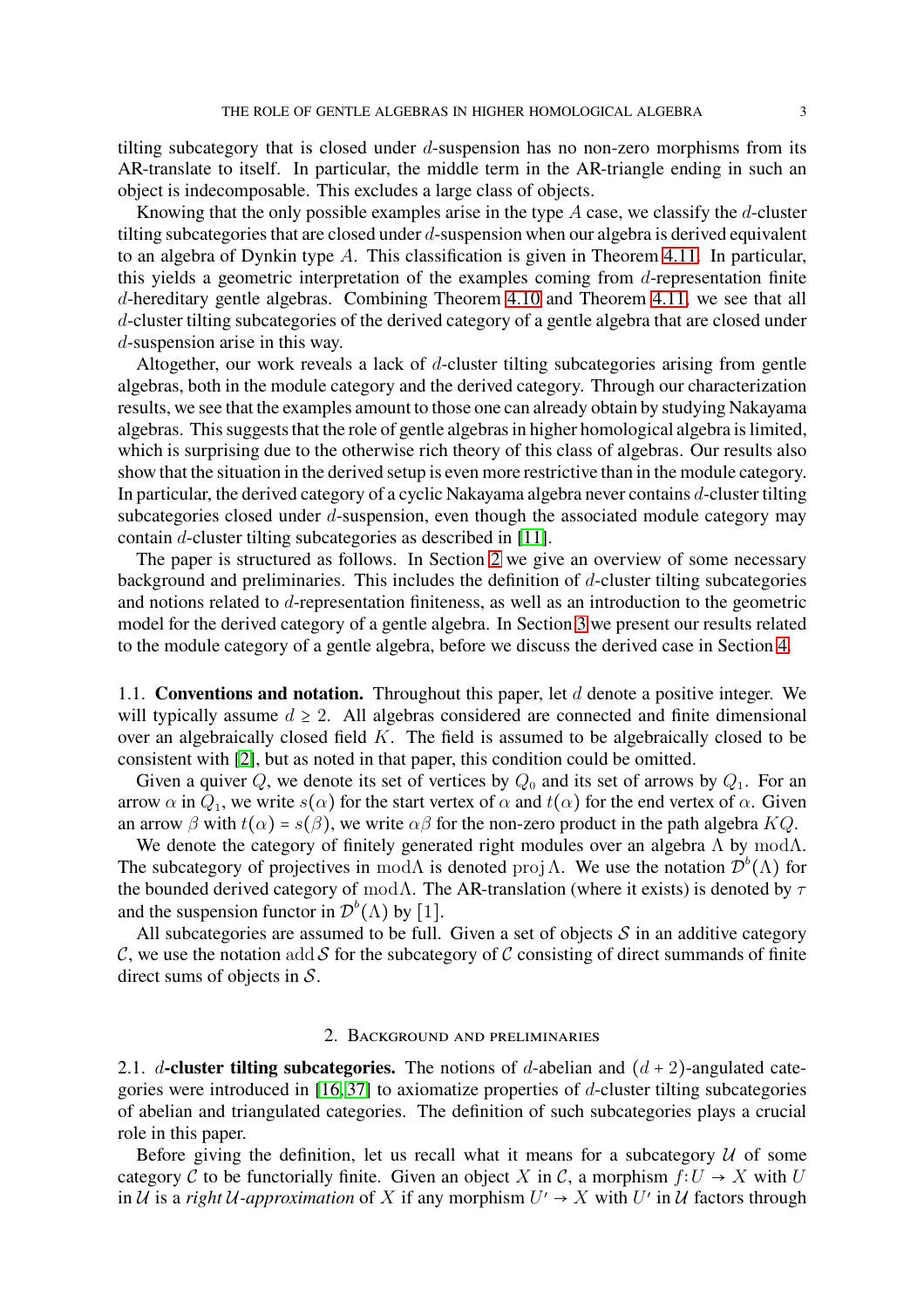f. The subcategory U is called *contravariantly finite* if every object in C admits a right  $U$ approximation. The notions of *left* U*-approximations* and *covariantly finite* subcategories are defined dually. A subcategory is *functorially finite* if it is both covariantly and contravariantly finite.

Given a subcategory  $U$  of some abelian or triangulated category  $C$ , we associate the subcategories

$$
\mathcal{U}^{\perp_d} = \{ X \in \mathcal{C} \mid \text{Ext}^i_{\mathcal{C}}(\mathcal{U}, X) = 0 \text{ for } 1 \le i \le d - 1 \}
$$
  

$$
{}^{\perp_d} \mathcal{U} = \{ X \in \mathcal{C} \mid \text{Ext}^i_{\mathcal{C}}(X, \mathcal{U}) = 0 \text{ for } 1 \le i \le d - 1 \}.
$$

Note that we write  $\mathrm{Ext}^i_{\mathcal{C}}(X,Y) = \mathrm{Hom}_{\mathcal{C}}(X,Y[i])$  in the triangulated case. Using this notation, we give the definition of a d-cluster tilting subcategory. Recall that in the case where  $\mathcal C$  is abelian, our subcategory  $U$  is called *generating* (resp. *cogenerating*) if for each object X in C there exists an epimorphism  $U \rightarrow X$  (resp. monomorphism  $X \rightarrow U$ ) with U in U.

**Definition 2.1** (see [\[30,](#page-21-21) [40,](#page-21-8) [42\]](#page-21-22)). A functorially finite subcategory  $U$  of an abelian or triangulated category C is d*-cluster tilting* if it is generating-cogenerating (in the abelian case) and

$$
\mathcal{U}=\mathcal{U}^{\perp_d}={}^{\perp_d}\mathcal{U}.
$$

It follows immediately from the definition that any d-cluster tilting subcategory necessarily contains all projective and all injective objects. In particular, a d-cluster tilting subcategory is automatically generating-cogenerating when the ambient category is a module category.

Following [\[38\]](#page-21-7), a finite dimensional algebra Λ is called *weakly* d*-representation finite* if it has a d-cluster tilting  $\Lambda$ -module. This means that there is a  $\Lambda$ -module M such that  $add(M)$ is a d-cluster tilting subcategory of modΛ. A weakly d-representation finite algebra is called d*-representation finite* d*-hereditary* if the global dimension of Λ is at most d. The reader should note that terminology related to higher representation finiteness varies in the literature. For instance, a d-representation finite d-hereditary algebra is in many papers known simply as d*-representation finite*, see for example [\[20](#page-21-23)[–22,](#page-21-24) [24,](#page-21-25) [31,](#page-21-26) [32\]](#page-21-19).

The module category of a d-representation finite d-hereditary algebra  $\Lambda$  contains a unique d-cluster tilting subcategory  $U \subseteq \text{mod}\Lambda$  [\[30,](#page-21-21) Theorem 1.6]. In this situation, the subcategory

 $\mathcal{U}[d\mathbb{Z}]$  = add  $\{X[di] \mid X \in \mathcal{U} \text{ and } i \in \mathbb{Z}\} \subseteq \mathcal{D}^b(\Lambda)$ 

is a d-cluster tilting subcategory of the bounded derived category [\[30,](#page-21-21) Theorem 1.23]. This subcategory is closed under [d], and thus yields an example of a  $(d+2)$ -angulated category [\[16\]](#page-20-0).

<span id="page-3-1"></span>**Example 2.2.** Consider  $\Lambda = KA_3/J^2$ , where  $A_3$  is the quiver  $1 \rightarrow 2 \rightarrow 3$  and J denotes the arrow ideal. The algebra  $\Lambda$  is 2-representation finite 2-hereditary. Figure [1](#page-3-0) shows the AR-quiver of mod $\Lambda$  with the unique 2-cluster tilting subcategory  $\mathcal{U} = \text{add }M$ , where M is given by the direct sum of all indecomposable projectives and injectives. The lift  $\mathcal{U}[2\mathbb{Z}]$  to  $\mathcal{D}^b(\Lambda)$  is shown in Figure [2.](#page-4-0)



<span id="page-3-0"></span>FIGURE 1. The AR-quiver of mod $\Lambda$  with rectangles around the indecomposable objects in the 2-cluster tilting subcategory  $U$ .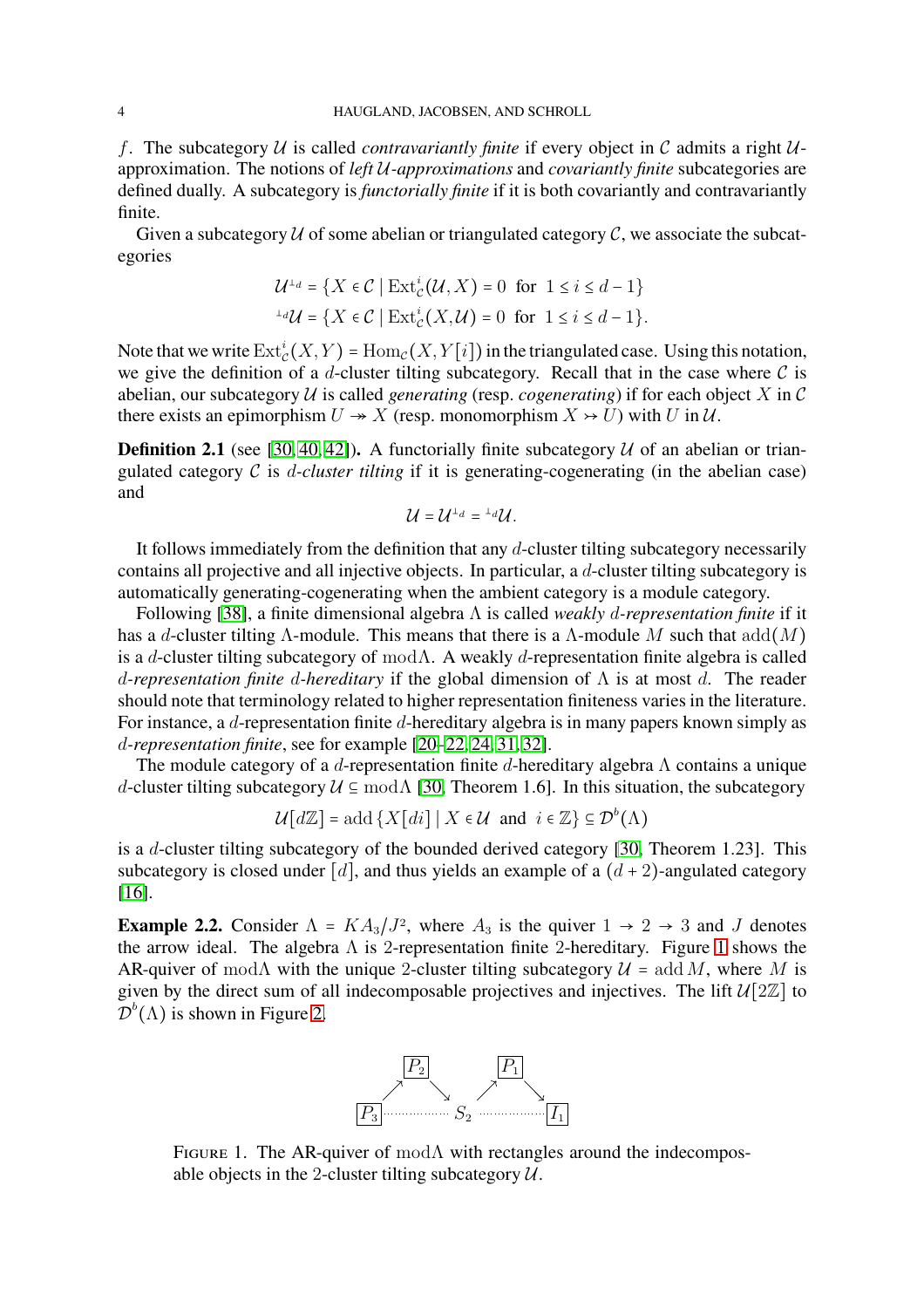

<span id="page-4-0"></span>FIGURE 2. The AR-quiver of  $\mathcal{D}^b(\Lambda)$  with rectangles around the indecomposable objects in the 2-cluster tilting subcategory  $\mathcal{U}[2\mathbb{Z}]$ . Note that we identify a  $\Lambda$ module with its associated stalk complex concentrated in degree 0.

2.2. **Gentle algebras.** Gentle algebras constitute a large and well-studied class of algebras. They first appeared as iterated tilted algebras of Dynkin type  $A$  [\[3\]](#page-20-11) and  $\tilde{A}$  [\[5\]](#page-20-12), and can be seen as generalizations of algebras of Dynkin type A.

<span id="page-4-1"></span>**Definition 2.3.** An algebra of the form  $KQ/I$  is called *gentle* if the following conditions hold:

- (1) The quiver  $Q$  is finite;
- (2) For all  $\alpha \in Q_1$ , there exists at most one arrow  $\beta$  such that  $\alpha \beta \notin I$  and at most one arrow  $\gamma$  such that  $\gamma \alpha \notin I$ ;
- (3) For all  $\alpha \in Q_1$ , there exists at most one arrow  $\beta$  with  $t(\alpha) = s(\beta)$  such that  $\alpha \beta \in I$  and at most one arrow  $\gamma$  with  $t(\gamma) = s(\alpha)$  such that  $\gamma \alpha \in I$ ;
- (4) The ideal  $I$  is admissible and generated by the relations in (3).

Note that part (2) and (3) in Definition [2.3](#page-4-1) imply that there are at most two incoming and at most two outgoing arrows at each vertex in the quiver Q. Gentle algebras are special biserial and their indecomposable modules have been classified in terms of string and band combinatorics [\[9\]](#page-20-13). In this paper we only need to work with string modules, so we briefly recall their definition here.

For every arrow  $\alpha$  in  $Q_1$  with  $s(\alpha) = x$  and  $t(\alpha) = y$ , we define its formal inverse  $\alpha^{-1}$  by setting  $s(\alpha^{-1})$  = y and  $t(\alpha^{-1})$  = x. A *walk* is a sequence  $\alpha_1 \dots \alpha_r$  of arrows and inverse arrows such that  $t(\alpha_i) = s(\alpha_{i+1})$  and  $\alpha_{i+1} \neq \alpha_i^{-1}$  for all  $1 \leq i \leq r-1$ . A *string* is a walk w in Q such that no subword of w or of  $w^{-1}$  is in *I*. If w is a string, the associated *string module*  $M(w)$ is given by the quiver representation obtained by replacing every vertex in  $w$  by a copy of  $K$ and every arrow by the identity map.

<span id="page-4-2"></span>2.3. **The geometric model.** In [\[46\]](#page-21-18), building on [\[53\]](#page-22-4) and [\[54\]](#page-22-5), a geometric model for the derived category of a gentle algebra is given in terms of surface dissections. It is closely related to the partially wrapped Fukaya category of surfaces with stops described in [\[17\]](#page-20-10) and further studied in [\[44\]](#page-21-20). We give a brief introduction to the geometric model, emphasizing aspects that are needed in Section [4.](#page-11-1) The reader is referred to [\[46\]](#page-21-18) for more detailed explanations.

The geometric model is based on a bijection between gentle algebras and certain surface dissections as described in [\[46\]](#page-21-18), see also [\[6,](#page-20-14) [49\]](#page-21-27). The construction is as follows. Consider a pair  $(S, M)$ , where S is a compact oriented surface with boundary and M is a set of marked points on the boundary. Let  $\Gamma$  be a *dissection* of  $(S, M)$  into polygons. That is, the vertices of Γ are exactly the marked points in M and the complement of Γ in S is a disjoint union of polygons. We call the dissection Γ *admissible* if each polygon either has exactly one boundary segment or, if it has no boundary segment, encloses a boundary component with no marked points on it.

Given an admissible dissection  $\Gamma$  of  $(S, M)$ , we describe how to obtain a quiver Q. The vertices of Q are in bijection with the edges of  $\Gamma$ . If two edges  $\gamma$  and  $\gamma'$  of  $\Gamma$  are incident with the same vertex of  $\Gamma$  such that  $\gamma'$  directly follows  $\gamma$  in the orientation of the surface, there is an arrow from  $\gamma$  to  $\gamma'$  in Q. We define an ideal of relations I of KQ as follows. Suppose  $\alpha$  and β are two composable arrows in Q. If the edges of Γ corresponding to the vertices  $s(α)$ ,  $s(β)$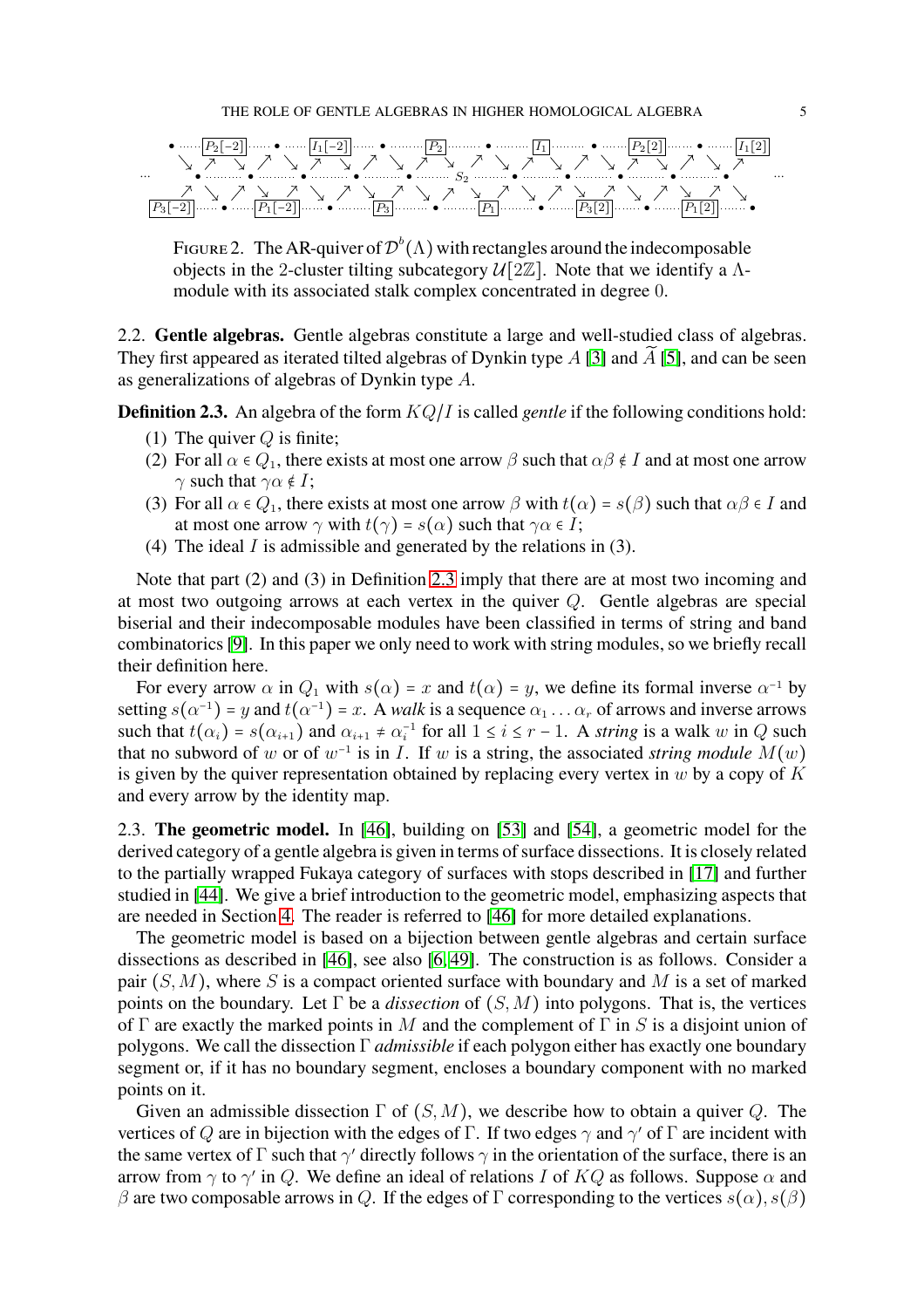and  $t(\beta)$  in Q are incident with the same vertex of  $\Gamma$  and directly follow each other in the orientation of S, then  $\alpha\beta \notin I$ . Otherwise, we set  $\alpha\beta \in I$ . The resulting algebra  $\Lambda = KQ/I$  is gentle, and every gentle algebra arises in this way.

<span id="page-5-1"></span>**Example 2.4.** Consider the gentle algebra  $\Lambda = K A_n / J^2$ , where  $A_n$  is the linearly oriented quiver of Dynkin type A with n vertices and J is the arrow ideal. This algebra arises from a dissection of the disk with  $n + 1$  marked points on the boundary, as illustrated in Figure [3.](#page-5-0)



<span id="page-5-0"></span>FIGURE 3. The geometric model associated to the gentle algebra  $KA_n/J^2$ . The dissection  $\Gamma$  is given by the thinner outer curves, while the quiver  $A_n$  is drawn with thicker blue arrows. The relations are indicated by the dotted line.

Given a surface  $(S, M)$  with admissible dissection  $\Gamma$ , we define the dual (embedded) graph L of  $\Gamma$  as follows. The vertices of L lie on the boundary of S in such a way that on each boundary component, the vertices of  $L$  and  $\Gamma$  alternate. If a boundary component does not contain any marked points of  $M$ , then we replace it by a vertex of  $L$  and refer to it as a *puncture*. The edges of the dual graph L are in bijection with the edges of Γ, and for each edge  $\gamma$  in Γ there exists a unique edge  $\ell$  in L crossing  $\gamma$  and crossing no other edge of Γ. The dual graph  $L$  gives an admissible dissection of  $(S, M)$ .

<span id="page-5-3"></span>**Example 2.5.** The dual graph L of the dissection Γ given in Example [2.4](#page-5-1) is shown in Figure [4.](#page-5-2)



<span id="page-5-2"></span>Figure 4. The dual graph (in red) of an admissible dissection of the disk.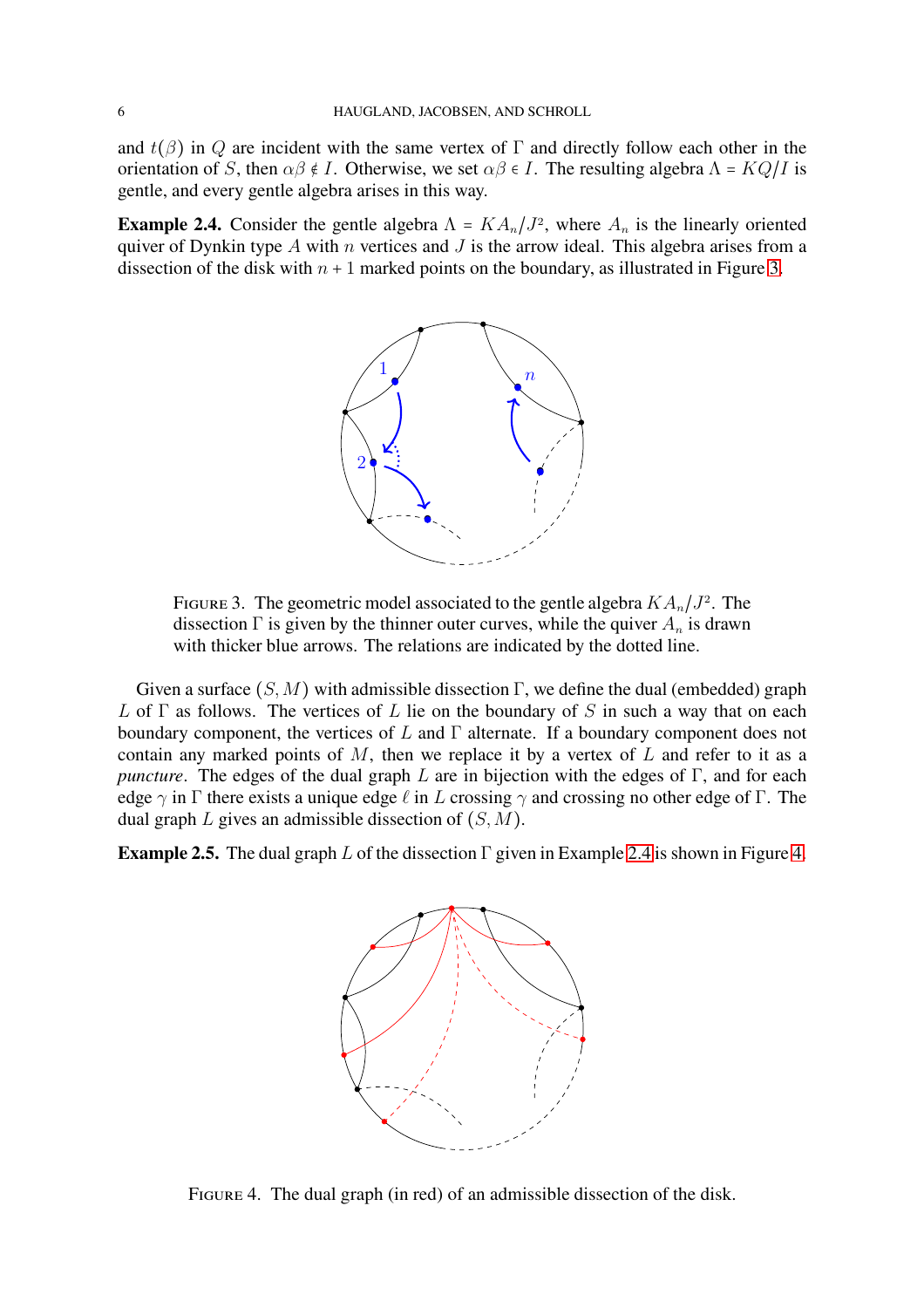We let the notion *closed curve* refer to a homotopy class of closed curves in  $(S, M)$ . Similarly, an *arc* is a homotopy class of curves between marked points or wrapping around punctures on one or both ends (following the orientation of S). By abuse of notation, we typically let a representative  $\gamma$  of an arc also denote the arc itself. If the underlying curve of an arc connects two marked points, we call the arc *finite*. A finite arc is called *minimal* if it is homotopy equivalent to a segment of the boundary with no marked points. In particular, any minimal arc has both endpoints on the same boundary component.

Let  $\gamma$  be an arc or a closed curve in  $(S, M)$ . A *grading* of  $\gamma$  is a function  $f: L \cap \gamma \to \mathbb{Z}$ subject to the condition described below. Let  $p_1$  and  $p_2$  be two consecutive (in the orientation of  $\gamma$ ) intersection points of  $\gamma$  with L. The points  $p_1$  and  $p_2$  correspond to edges  $l_1$  and  $l_2$  of a unique polygon P of the dissection given by L in such a way that  $\gamma$  enters P via  $l_1$  and leaves via  $l_2$ . The polygon P has exactly one boundary segment. The grading f satisfies  $f(p_2) = f(p_1) + 1$  if this boundary segment lies to the left of  $\gamma$  with respect to the orientation of  $\gamma$  and  $f(p_2) = f(p_1) - 1$  otherwise. A grading f of  $\gamma$  is hence determined by its value  $f(p)$ at one point  $p \in L \cap \gamma$ . Note that in the case where  $\gamma$  is a closed curve, there need not exist a grading of  $\gamma$ . In the case where a grading f of  $\gamma$  does exist, we refer to the pair  $(\gamma, f)$  as a *graded arc* or a *graded closed curve*.

By [\[7\]](#page-20-8) the indecomposable objects in  $\mathcal{D}^b(\Lambda)$  are in bijection with so-called graded homotopy strings and bands. This bijection allows us to divide the indecomposable objects into *string objects* and *band objects*. The graded homotopy strings are in bijection with graded arcs. Consequently, graded arcs are in bijection with string objects in  $\mathcal{D}^b(\Lambda)$ . Band objects occur in one parameter families, which are in bijection with graded closed curves. Altogether, this yields a correspondence between indecomposable objects in  $\mathcal{D}^b(\Lambda)$  and graded arcs and graded closed curves in  $(S, M)$ . Given a string object X in  $\mathcal{D}^b(\Lambda)$ , we use the notation  $(\gamma_X, f_X)$  for the corresponding graded arc. When we do not need to describe the grading explicitly, we refer to the graded arc simply by  $\gamma_x$ .



<span id="page-6-1"></span>FIGURE 5. The geometric model of  $KA_3/J^2$ , with the dual graph L given by the curves  $l_1, l_2$  and  $l_3$ . Objects corresponding to minimal graded arcs are described in Example [2.6.](#page-6-0)

<span id="page-6-0"></span>**Example 2.6.** We illustrate how graded arcs in the surface of our running example correspond to indecomposable objects in the derived category. In Figure [5](#page-6-1) we display the geometric model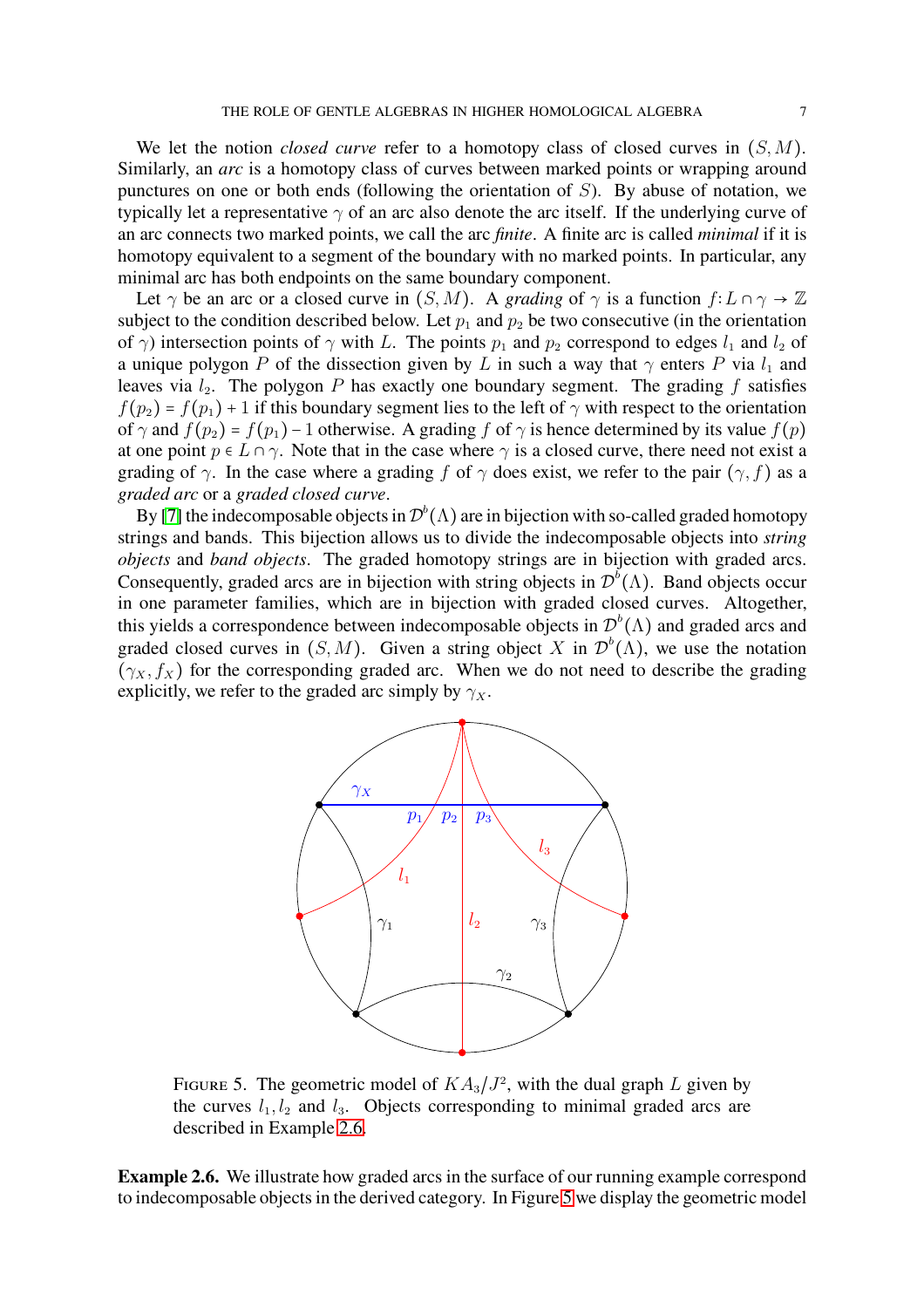of  $\Lambda = KA_3/J^2$ , where the dual graph L is drawn in red. Recall that we label the vertices in  $A_3$ by  $1 \rightarrow 2 \rightarrow 3$ . Edges of the dual graph are denoted  $l_i$  for  $i \in \{1, 2, 3\}$ . The arcs corresponding to indecomposable projectives up to shift are drawn in black, so that the arc  $\gamma_i$  corresponding to the stalk complex of the projective in i crosses  $l_i$ .

Consider the blue arc  $\gamma_X$  which intersects all three edges of L. The intersection of  $\gamma_X$  and  $l_i$  is labeled  $p_i$ . As the grading of an arc is determined by its grading in one intersection point, we choose  $f_X(p_1) = 0$ , which gives  $f_X(p_2) = -1$  and  $f_X(p_3) = -2$ . Thus, by the description in [\[46\]](#page-21-18), the indecomposable object X in  $\mathcal{D}^b(\Lambda)$  corresponding to the graded arc  $(\gamma_X, f_X)$  is given by

$$
\cdots \rightarrow 0 \rightarrow \overset{-2}{P_3} \rightarrow \overset{-1}{P_2} \rightarrow \overset{0}{P_1} \rightarrow 0 \rightarrow \cdots,
$$

where the grading is written above the complex. We recognize this as the projective resolution of the simple in 1, so X is isomorphic in  $\mathcal{D}^b(\Lambda)$  to the stalk complex with the simple in 1 in degree 0.

In Section [4](#page-11-1) we also consider the perfect derived category of a gentle algebra  $\Lambda$ . This is the full isomorphism closed subcategory  $\mathcal{D}^b(\text{proj}\,\Lambda) \subseteq \mathcal{D}^b(\Lambda)$  consisting of bounded complexes of finitely generated projective Λ-modules. The indecomposable perfect objects correspond to finite graded arcs and graded closed curves. If  $\Lambda$  has finite global dimension, the associated surface has no punctures and the perfect derived category is equivalent to the bounded derived category.

By [\[18\]](#page-20-15), the perfect derived category of a gentle algebra has AR-triangles. The AR-translate of an indecomposable object X corresponding to a finite graded arc  $(\gamma_X, f_X)$  can be computed in terms of the geometric model. More precisely, the AR-translate  $\tau X$  corresponds to the arc  $\gamma_{\tau X}$  obtained by moving the endpoints of  $\gamma_X$  to the next marked points on the boundary (following the orientation of  $S$ ) equipped with a suitable grading.

Given two homotopy classes of graded curves  $(\gamma_X, f_X)$  and  $(\gamma_Y, f_Y)$  corresponding to indecomposable objects X and Y in  $\mathcal{D}^b(\Lambda)$ , there is an explicit bijection between the oriented graded intersections of  $\gamma_X$  with  $\gamma_Y$  and a basis of  $\text{Hom}_{\mathcal{D}^b(\Lambda)}(X, Y)$ . Note that when considering intersections of homotopy classes of curves, we always choose representatives such that the number of intersections is minimal. We give a summary of the definition of an oriented graded intersection using Figure [6](#page-7-0) and Figure [7,](#page-8-0) and refer the reader to [\[46,](#page-21-18) Definition 3.7] for more details.



<span id="page-7-0"></span>FIGURE 6. Illustration of oriented graded intersection from  $(\gamma_X, f_X)$  to  $(\gamma_Y, f_Y)$ . Intersection points of  $\gamma_X$  and  $\gamma_Y$  with edges of the polygon given by L as a dissection of the surface are labeled by  $p<sub>X</sub>$  and  $p<sub>Y</sub>$ , as indicated.

In the first case, let  $\gamma_X$  and  $\gamma_Y$  intersect such that the intersection point p is not at a puncture. The intersection lies in one of the polygons given by the dual graph as a dissection of the surface, and this polygon has exactly one boundary segment. In Figure [6](#page-7-0) we assume that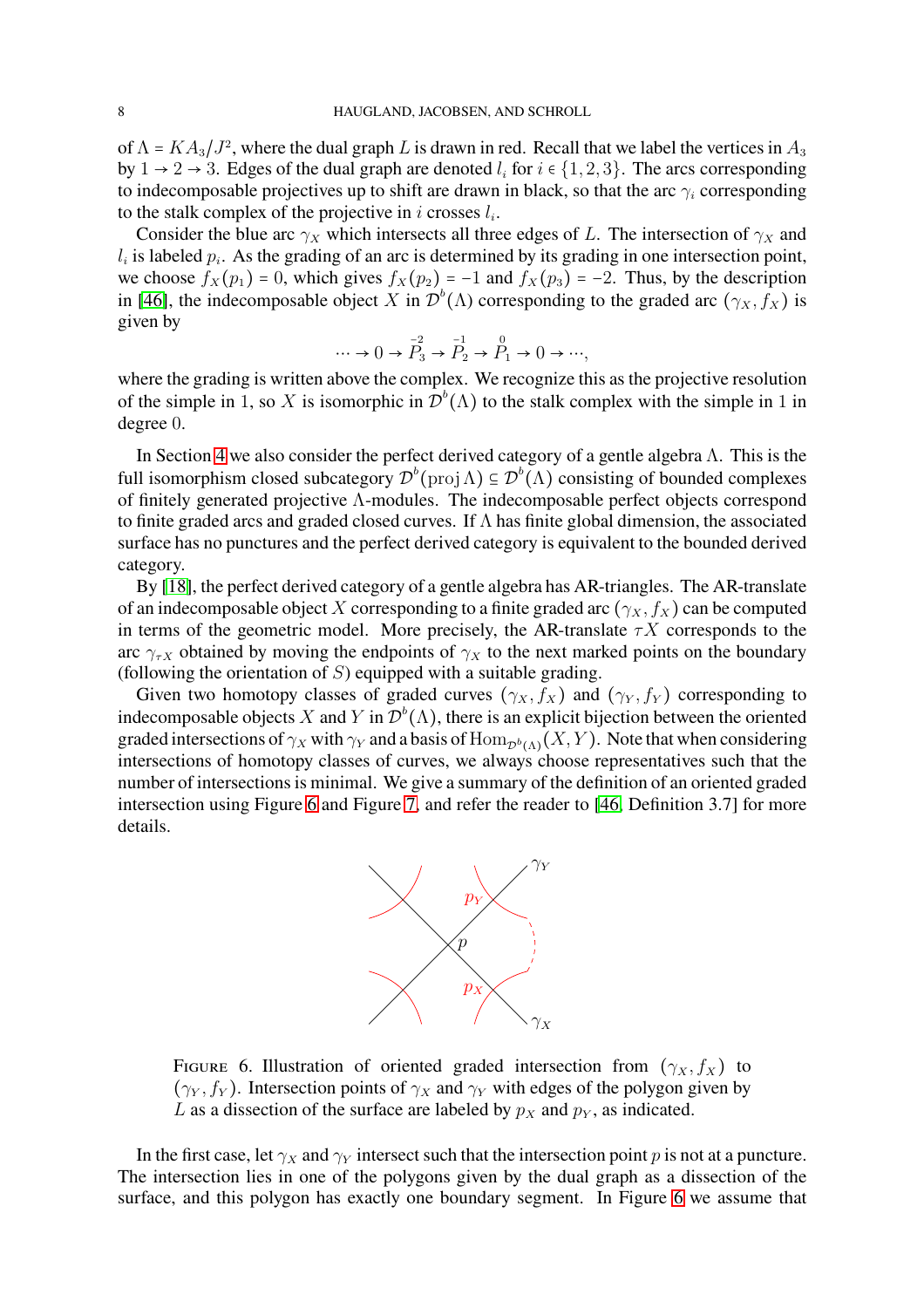this boundary segment does not lie between  $p_X$  and  $p_Y$ , as indicated by the red dotted line. Note that the intersection point  $p$  can be on the boundary of  $S$  and that the edges of the dual graph are not necessarily distinct. Given a situation as in Figure [6,](#page-7-0) there is an oriented graded intersection from  $(\gamma_X, f_X)$  to  $(\gamma_Y, f_Y)$ , and hence a non-zero morphism from X to Y in the derived category, whenever  $f_X(p_X) = f_Y(p_Y)$ .



<span id="page-8-0"></span>FIGURE 7. Illustration of oriented graded intersection from  $(\gamma_X, f_X)$  to  $(\gamma_Y, f_Y)$  in the case where  $\gamma_X$  and  $\gamma_Y$  are infinite arcs wrapping around the same puncture at one end.

In the second case, assume that  $\gamma_X$  and  $\gamma_Y$  are infinite arcs, wrapping around the same puncture  $p$  at one end. We then say that the arcs intersect at  $p$  (even though they technically only approach the point of intersection asymptotically). Consider an edge  $l$  in the dual graph L ending at p. Let  $p_X$  and  $p_Y$  be intersection points of l with  $\gamma_X$  and  $\gamma_Y$ , respectively. The situation is shown in Figure [7.](#page-8-0) In this setup, there is an oriented graded intersection from  $\gamma_X$ to  $\gamma_Y$  if  $f_X(p_X) = f_Y(p_Y)$ .

The possibilities for an intersection point p of graded curves  $\gamma_X$  and  $\gamma_Y$  to give rise to a non-zero morphism in the derived category can be summarized as follows:

- If p corresponds to a point in the interior of the surface and  $f_X$  is any grading of  $\gamma_X$ , then there exists a unique grading  $f_Y$  of  $\gamma_Y$  such that p corresponds to an oriented graded intersection from  $(\gamma_X, f_X)$  to  $(\gamma_Y, f_Y)$  and to an oriented graded intersection from  $(\gamma_Y, f_Y)$  to  $(\gamma_X, f_X[1])$ .
- If p is on the boundary of S and  $f_X$  is any grading of  $\gamma_X$ , then there exists a unique grading  $f_Y$  of  $\gamma_Y$  such that p corresponds to either an oriented graded intersection from  $(\gamma_X, f_X)$  to  $(\gamma_Y, f_Y)$  or an oriented graded intersection from  $(\gamma_Y, f_Y)$  to  $(\gamma_X, f_X)$ .
- It remains to consider the case where  $p$  is a puncture. For this, let  $w$  denote the number of endpoints of edges of L that are incident with p. If  $f_X$  is any grading of  $\gamma_X$ , then there exists a grading  $f_Y$  of  $\gamma_Y$  such that p corresponds to a family of oriented graded intersections from  $(\gamma_X, f_X)$  to  $(\gamma_Y, f_Y[mw])$  and a family of oriented graded intersections from  $(\gamma_Y, f_Y)$  to  $(\gamma_X, f_X[(m+1)w])$  for  $m \ge 0$ .

**Example 2.7.** We illustrate the correspondence between morphisms and oriented graded intersections in our running example. Consider the arcs  $\gamma_X$  and  $\gamma_3$  from Example [2.6,](#page-6-0) see Figure [5.](#page-6-1) Let  $f_X$  be the grading of  $\gamma_X$  that is described in Example [2.6](#page-6-0) and define a grading  $f_3$  on  $\gamma_3$  by  $f_3(p) = -2$  for the sole intersection point  $p \in L \cap \gamma_3$ . The graded arc  $(\gamma_3, f_3)$ corresponds to the object  $P_3[2]$ , by which we mean the stalk complex with the projective  $P_3$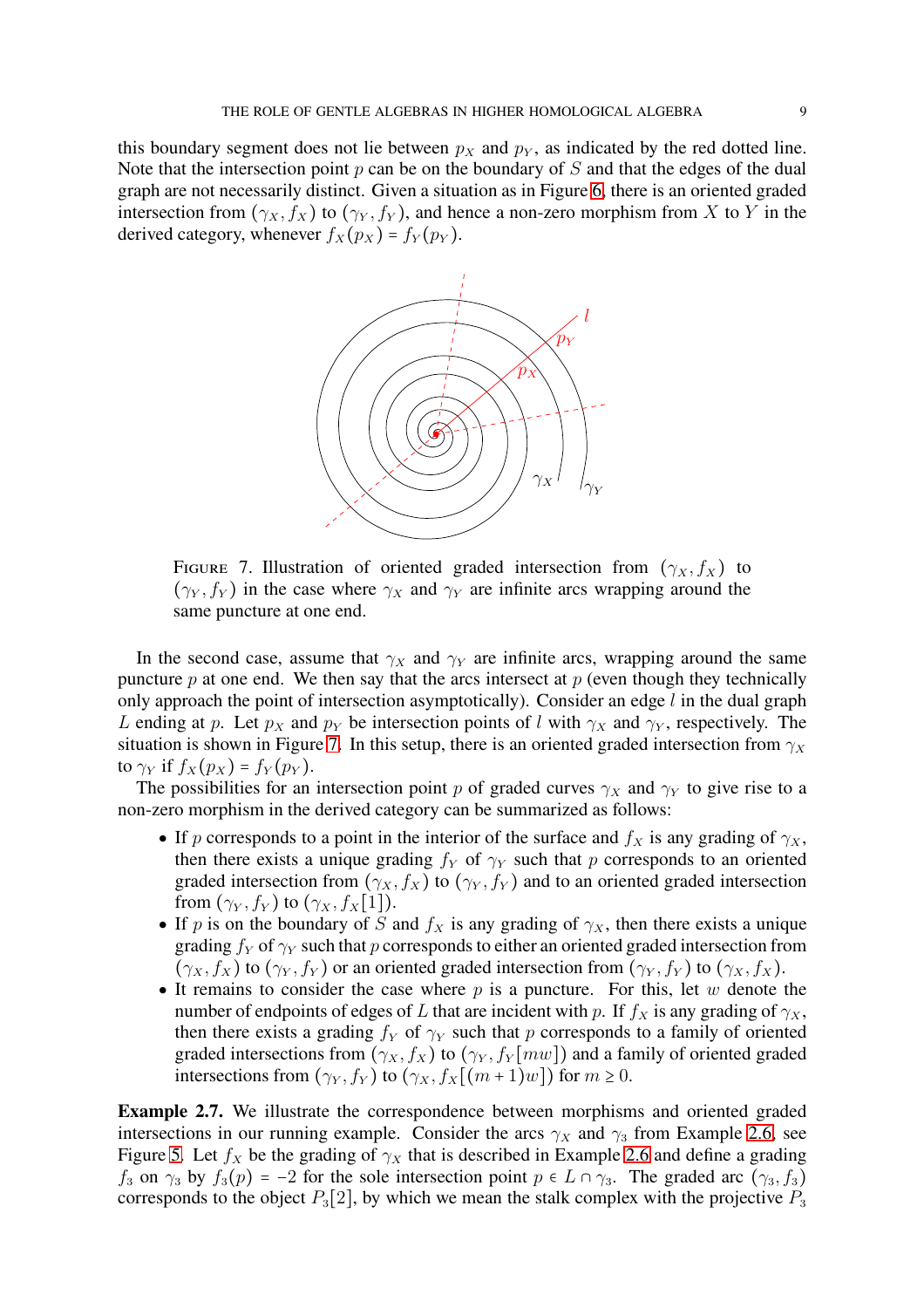<span id="page-9-1"></span>in degree −2. As  $f_X(p_3) = f_3(p)$ , there is an oriented graded intersection from  $(\gamma_X, f_X)$  to  $(\gamma_3, f_3)$ . This corresponds to a non-zero morphism from X to  $P_3[2]$  in the derived category.

### 3. WEAKLY  $d$ -REPRESENTATION FINITE GENTLE ALGEBRAS

In this section we give a complete classification of the weakly  $d$ -representation finite gentle algebras, as well as d-representation finite d-hereditary gentle algebras.

We denote the quivers



by  $A_n$  and  $\widetilde{A}_n$ , respectively. A *Nakayama algebra* is a path algebra of one of these quivers modulo an admissible ideal, see for instance [\[4,](#page-20-16) Chapter V] for more details. Recall that such an algebra is called *radical square zero* if the admissible ideal is given by J 2 , where J denotes the arrow ideal. In our next result, we show that if  $\Lambda$  is a gentle algebra and mod $\Lambda$  admits a d-cluster tilting subcategory for some  $d \geq 2$ , then  $\Lambda$  is a radical square zero Nakayama algebra. In particular, this yields that the only examples of  $d$ -cluster tilting subcategories of module categories that arise from gentle algebras are the ones known from [\[11,](#page-20-6) [56\]](#page-22-1).

<span id="page-9-0"></span>**Theorem 3.1.** *Let* Λ *be a gentle algebra. If* modΛ *contains a* d*-cluster tilting subcategory for some d* ≥ 2*, then* Λ *is a radical square zero Nakayama algebra.* 

*Proof.* Any vertex x in the quiver of the gentle algebra  $\Lambda$  is part of a subquiver

$$
\begin{array}{c}\n a \quad \alpha \quad \gamma \quad c \\
b \quad \beta \quad \delta \quad d\n\end{array}
$$

with relations as indicated by the dotted lines. Note that we allow arrows to be non-existent. We write  $\alpha = \emptyset$  in the case where the arrow  $\alpha$  in the above figure does not exist.

The projective module  $P_x$  associated to the vertex x is represented by the string  $u_\gamma^{-1} \gamma^{-1} \delta u_\delta$ , where  $u_{\delta}$  and  $u_{\gamma}$  are the (possibly trivial) maximal strings such that  $\delta u_{\delta}$  and  $\gamma u_{\gamma}$  are non-zero strings. Similarly, the injective  $I_x$  is represented by  $v_\alpha \alpha \beta^{-1} v_\beta^{-1}$ , where  $v_\alpha$  and  $v_\beta$  are maximal strings such that  $v_{\alpha} \alpha$  and  $v_{\beta} \beta$  are non-zero strings. By [\[55\]](#page-22-6), there is a short exact sequence

$$
0 \to M(u_{\gamma}^{-1}\gamma^{-1}\delta u_{\delta}) \to M(v_{\alpha}\alpha\delta u_{\delta}) \oplus M(v_{\beta}\beta\gamma u_{\gamma}) \to M(v_{\alpha}\alpha\beta^{-1}v_{\beta}^{-1}) \to 0
$$

starting in  $P_x$  and ending in  $I_x$ . This sequence does not split as long as the following conditions are satisfied:

- (i) If  $\alpha = \emptyset$ , then  $\gamma \neq \emptyset$ ;
- (ii) If  $\beta = \emptyset$ , then  $\delta \neq \emptyset$ .

In this case the non-split short exact sequence is known as an *overlap extension* [\[10,](#page-20-17) Definition 3.1], see also [\[8\]](#page-20-18), and we have  $\text{Ext}^1_{\Lambda}(I_x, P_x) \neq 0$ .

Assume that mod $\Lambda$  contains a d-cluster tilting subcategory for some  $d \geq 2$ . As a d-cluster tilting subcategory necessarily contains all projective and injective modules, this implies that  $\text{Ext}_{\Lambda}^{1}(I_{x}, P_{x}) = 0$  for every vertex x. By our argument above, this means that for every vertex in the quiver of  $\Lambda$ , at least one of (i) or (ii) does not hold. Considering all possible configurations of the subquiver associated to a vertex  $x$ , we see that this only happens if there is exactly one arrow adjacent to  $x$  or if we have a situation of the type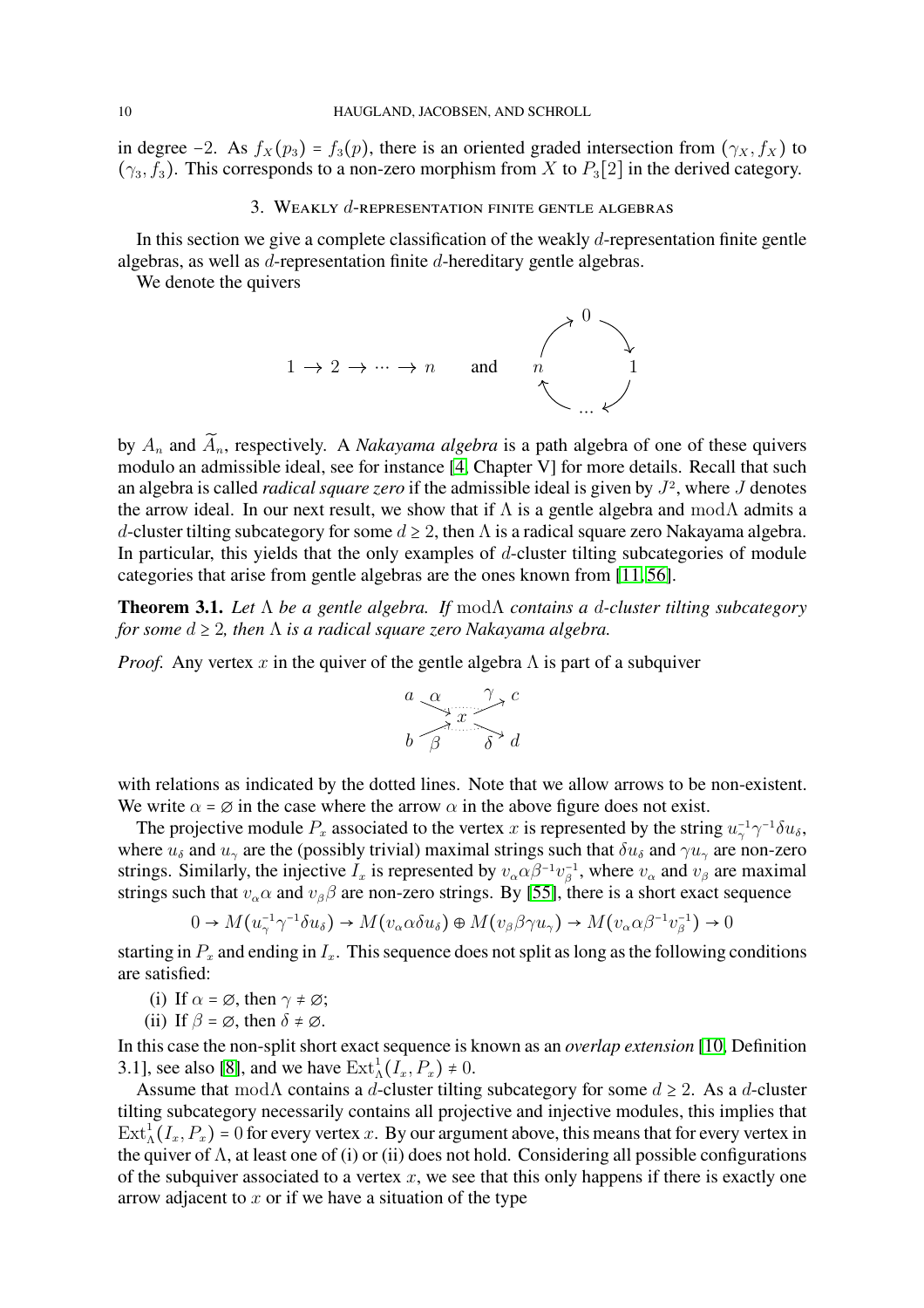

with exactly one incoming and one outgoing arrow. This yields the result.

**Remark 3.2.** Note that the result above does not hold in the more general case where Λ is assumed to be a string algebra. For examples of this, see for instance [\[57\]](#page-22-2).

Combining Theorem [3.1](#page-9-0) with previously known classification results for Nakayama algebras [\[11,](#page-20-6) [56\]](#page-22-1), we obtain the following characterization of weakly d-representation finite gentle algebras. Recall that we denote the arrow ideal of a path algebra  $KQ$  by  $J$ .

<span id="page-10-0"></span>**Corollary 3.3.** *Let* Λ *be a gentle algebra and assume* d ≥ 2*. Then* Λ *is weakly* d*-representation finite if and only if one of the following statements holds:*

- *(1)*  $\Lambda = KA_n/J^2$  *with*  $n = dk + 1$  *for some*  $k \geq 0$ *;*
- *(2)*  $\Lambda = K \widetilde{A}_n / J^2$  *with*  $n = dk 1$  *for some*  $k \ge 1$ *.*

*Proof.* If one of the statements *(1)* or *(2)* holds, it follows from [\[56,](#page-22-1) Theorem 2] and [\[11,](#page-20-6) Theorem 5.1] that  $\Lambda$  is weakly d-representation finite. For this, notice that existence of a d-cluster tilting subcategory implies existence of a d-cluster tilting module as our algebra is representation finite.

Assume next that  $\Lambda$  is weakly d-representation finite. In particular, this means that mod $\Lambda$ contains a d-cluster tilting subcategory. By Theorem [3.1,](#page-9-0) this yields  $\Lambda = K A_n / J^2$  or  $\Lambda = K \widetilde{A}_n / J^2$  for some *n*. Our conclusion now follows by applying [\[56,](#page-22-1) Theorem 2] and [\[11,](#page-20-6) Theorem 5.1] and using that  $\Lambda$  has Loewy length 2.

Our approach also yields a classification of d-representation finite d-hereditary gentle algebras. Recall that a weakly d-representation finite algebra is called d-representation finite  $d$ -hereditary in the case where the global dimension is at most  $d$ .

<span id="page-10-1"></span>**Corollary 3.4.** Let  $\Lambda$  be a gentle algebra of global dimension d with  $d \geq 2$ . Then  $\Lambda$  is d-representation finite d-hereditary if and only if  $\Lambda = K A_n / J^2$  with  $n = d + 1$ .

*Proof.* This is an immediate consequence of Theorem [3.1](#page-9-0) combined with Vaso's classification of d-representation finite d-hereditary Nakayama algebras [\[56,](#page-22-1) Theorem 3].

In the case where  $d \geq 3$  or the preprojective algebra of  $\Lambda$  is a planar quiver with potential, Corollary [3.4](#page-10-1) can be recovered by work of Sandøy and Thibault [\[52,](#page-22-3) Theorem B]. However, their result does not cover all gentle algebras, since there exist gentle algebras with a non-planar quiver and global dimension 2. One algebra of this type is shown in Example [3.5,](#page-10-2) and it gives rise to an infinite family of such algebras.



<span id="page-10-3"></span>FIGURE 8. The non-planar quiver used in Example [3.5.](#page-10-2)

<span id="page-10-2"></span>**Example 3.5.** Consider the path algebra  $\Lambda = KQ/I$ , where Q is the quiver in Figure [8](#page-10-3) and I is any set of relations making  $\Lambda$  gentle, see Definition [2.3.](#page-4-1) Then  $\Lambda$  has global dimension 2.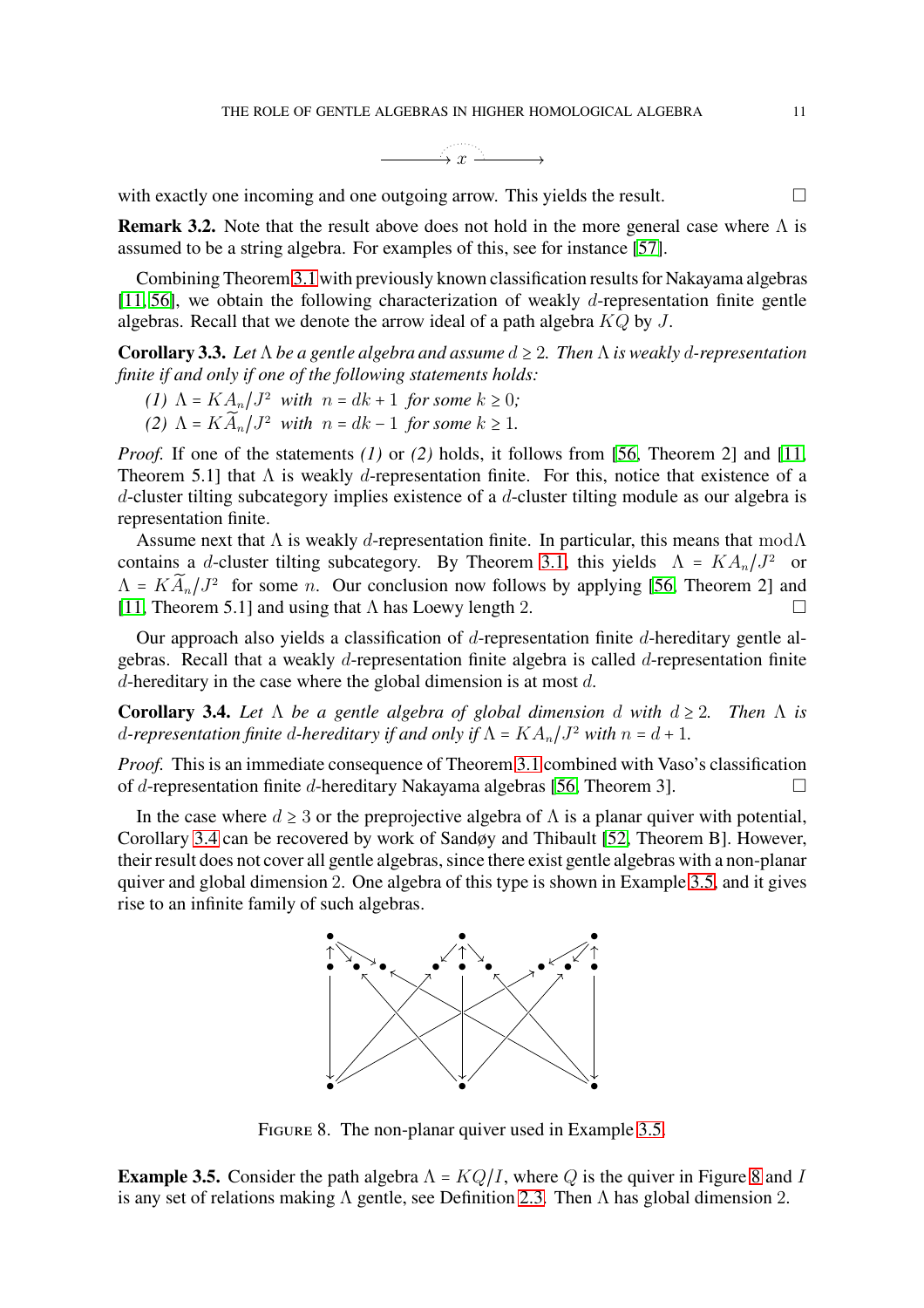### 4. d-cluster tilting subcategories ofthe derived category

<span id="page-11-1"></span>In this section we study the derived category of a gentle algebra. We discuss under what circumstances this category contains d-cluster tilting subcategories that are closed under [d]. Our main tool in this investigation is the geometric model from [\[46\]](#page-21-18), as described in Section [2.3.](#page-4-2) All Hom sets in this section are considered in the derived category.

Our proofs are based on the observation below, which gives a useful condition satisfied by perfect objects contained in a d-cluster tilting subcategory closed under  $[d]$ . This result can be deduced from [\[34,](#page-21-28) Proposition 3.4] in the case where the algebra has finite global dimension. Note that Proposition [4.1](#page-11-0) holds for any finite dimensional algebra.

<span id="page-11-0"></span>**Proposition 4.1.** *Let* Λ *be a finite dimensional algebra and consider a* d*-cluster tilting subcategory* U ⊆ D b (Λ) *that is closed under* [d] *for some* d ≥ 2*. If an indecomposable perfect object* X *is contained in* U, then  $\text{Hom}(T X, X) = 0$ .

*Proof.* Recall that as the subcategory  $\mathcal U$  is d-cluster tilting in  $\mathcal D^b(\Lambda)$ , we have

$$
\mathcal{U} = \{ Y \in \mathcal{D}^b(\Lambda) \mid \text{Hom}(\mathcal{U}, Y[i]) = 0 \text{ for } 1 \le i \le d - 1 \}
$$

$$
= \{ Y \in \mathcal{D}^b(\Lambda) \mid \text{Hom}(Y, \mathcal{U}[i]) = 0 \text{ for } 1 \le i \le d - 1 \}.
$$

As in Section [2.1,](#page-2-1) we denote the first of these sets by  $\mathcal{U}^{\perp_d}$  and the second one by  $^{\perp_d}\mathcal{U}$ .

Suppose towards a contradiction that there exists an indecomposable perfect object X in  $\mathcal U$ with  $\text{Hom}(\tau X, X) \neq 0$ . This yields

$$
\operatorname{Hom}(\tau X[1], X[1]) \cong \operatorname{Hom}(\tau X, X) \neq 0.
$$

Since  $d \ge 2$  and U is d-cluster tilting, this means that  $\tau X[1] \notin \mathbb{L}^d U = U^{\perp_d}$ . Thus, there exists an object  $Y \in \mathcal{U}$  such that  $\text{Hom}(Y, \tau X[1][i]) \neq 0$  for some  $1 \leq i \leq d - 1$ .

Using that  $\tau[1]: \mathcal{D}^b(\text{proj}\,\Lambda) \to \mathcal{D}^b(\Lambda)$  is a partial Serre functor in the sense of [\[47\]](#page-21-29), see in particular [\[47,](#page-21-29) Example 3.7], we obtain

$$
\text{Hom}(Y, \tau X[1][i]) \cong \text{Hom}(Y[-i], \tau X[1])
$$

$$
\cong D \text{Hom}(X, Y[-i])
$$

$$
\cong D \text{Hom}(X[d], Y[d-i]) \neq 0.
$$

Since U is closed under [d], we have  $X[d] \in U$ . Noting that  $1 \le d - i \le d - 1$ , this yields  $Y \notin \mathcal{U}^{\perp_d} = \mathcal{U}$ , which is a contradiction.

Our next aim is to show that for gentle algebras there are limitations on arcs corresponding to objects in a d-cluster tilting subcategory. Recall that we use the notation  $(\gamma_X, f_X)$  for the graded arc that corresponds to a string object  $X$  in the derived category and that a finite arc is called minimal if it is homotopy equivalent to a segment of the boundary with no marked points.

<span id="page-11-2"></span>**Lemma 4.2.** Let  $\Lambda$  be a gentle algebra. If  $X \in \mathcal{D}^b(\Lambda)$  corresponds to a finite graded arc that *is not minimal, then*  $\text{Hom}( \tau X, X) \neq 0$ .

*Proof.* As the graded arc  $\gamma_X$  corresponding to X is finite, we can use the algorithm described in [\[46,](#page-21-18) Section 5] to compute  $\tau X$ . We obtain the graded arc  $\gamma_{\tau X}$  corresponding to  $\tau X$  by moving the endpoints of  $\gamma_X$  to the next marked points following the orientation of the boundary. This is illustrated in Figure [9,](#page-12-0) where the marked points in the figure are not necessarily distinct.

Note that the arc  $\gamma_X$  is minimal if and only if either  $\gamma_{Y_1}$  or  $\gamma_{Y_2}$  is contractible to a point. When  $\gamma_X$  is not minimal, the objects  $Y_1$  and  $Y_2$  are hence non-zero. This yields an almost split sequence

$$
\tau X \to Y_1 \oplus Y_2 \to X
$$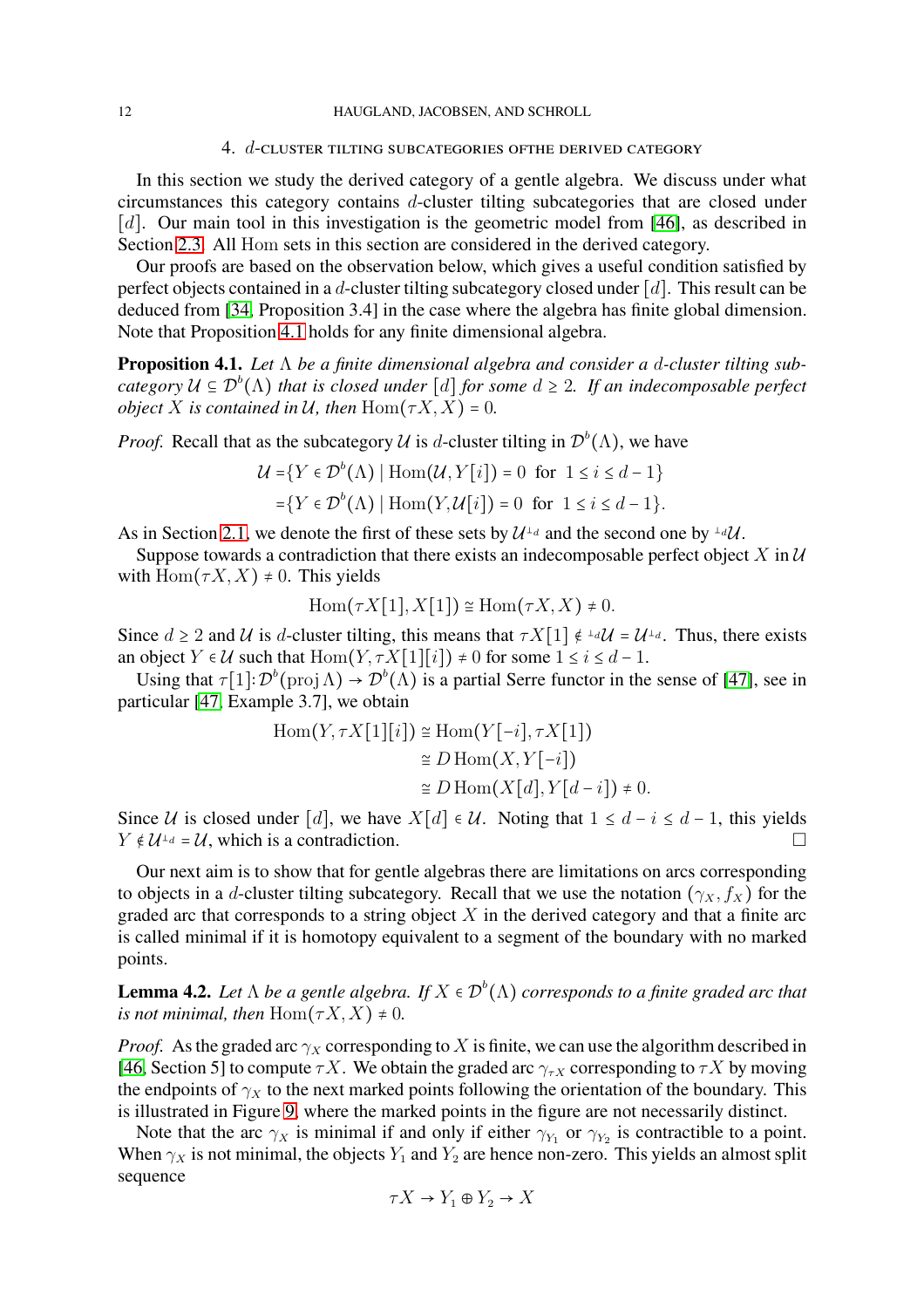

<span id="page-12-0"></span>FIGURE 9. Geometric computation of  $\tau X$ .

with two indecomposable summands in the middle term. The morphism  $\tau X \to Y_1 \to X$  is non-zero, and the conclusion follows.

As a consequence of our two previous results, we find that if an indecomposable perfect object is contained in a d-cluster tilting subcategory that is closed under  $[d]$ , then it corresponds to a minimal graded arc.

<span id="page-12-2"></span>**Lemma 4.3.** Let  $\Lambda$  be a gentle algebra and consider a d-cluster tilting subcategory  $\mathcal{U} \subseteq \mathcal{D}^b(\Lambda)$ *that is closed under* [d] *for some*  $d \geq 2$ *. If an indecomposable perfect object is contained in* U*, then it corresponds to a minimal graded arc.*

*Proof.* Let X be a perfect object that is contained in U. If X is a band object, then  $\tau X \cong X$ , which contradicts Proposition [4.1.](#page-11-0) As X is perfect, this implies that  $\gamma_X$  is a finite graded arc. Our statement now follows by combining Lemma [4.2](#page-11-2) and Proposition [4.1.](#page-11-0)

We next investigate how the gradings of minimal arcs giving rise to objects in a  $d$ -cluster tilting subcategory are related. Let  $\Lambda$  be a gentle algebra and recall that L denotes the associated dual graph as explained in Section [2.3.](#page-4-2)

Consider two graded arcs  $(\gamma_X, f_X)$  and  $(\gamma_Y, f_Y)$  with a common endpoint m, as indicated in Figure [10.](#page-12-1) Let  $p_X$  (resp.  $p_Y$ ) denote the intersection point of  $\gamma_X$  (resp.  $\gamma_Y$ ) and L that is closest to m. We say that  $\gamma_X$  and  $\gamma_Y$  have *compatible grading in* m if  $f_X(p_X) = f_Y(p_Y)$ . Note that by the description of morphisms in the bounded derived category in terms of graded intersections, this implies that  $Hom(Y, X) \neq 0$ . Similarly, we say that the two arcs have *d*-compatible grading in m if  $f_X(p_X) \equiv f_Y(p_Y) \pmod{d}$ .



<span id="page-12-1"></span>FIGURE 10. Illustration of compatible grading. The graded arcs  $\gamma_X$  and  $\gamma_Y$ have d-compatible grading in m if  $f_X(p_X) \equiv f_Y(p_Y) \pmod{d}$ .

Consider an object X in  $\mathcal{D}^b(\Lambda)$  corresponding to a minimal graded arc. Let  $\mathcal{B}_X$  be the boundary component containing the endpoints of  $\gamma_X$ . Denote the marked points on  $\mathcal{B}_X$  by  $m_1, m_2, \ldots, m_t$ , where  $m_1$  and  $m_t$  are the endpoints of  $\gamma_X$ . The marked point  $m_{j+1}$  follows  $m_j$ , as illustrated in Figure [11.](#page-13-0) Use the notation  $\gamma_1 = \gamma_X$  for the graded arc corresponding to  $X_1 = X$ . For  $j = 2, \ldots, t$ , let  $\gamma_j$  be the minimal graded arc with endpoints  $m_{j-1}$  and  $m_j$  for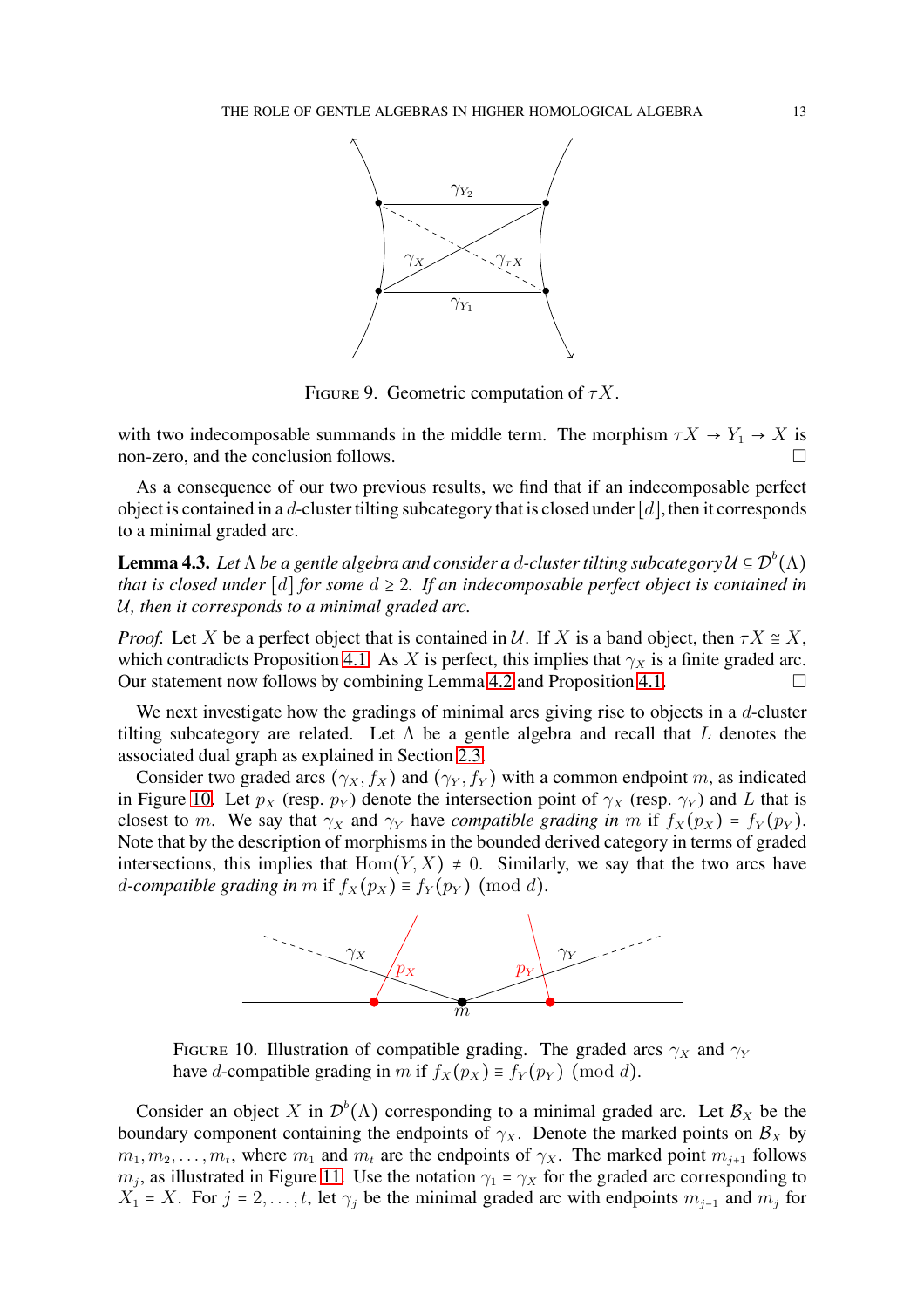which  $\gamma_{j-1}$  and  $\gamma_j$  have compatible grading in  $m_{j-1}$ . Denote the object corresponding to  $\gamma_j$  by  $X_j$ . We now define  $\mathcal{V}_X^d$  to be the subcategory

$$
\mathcal{V}_X^d = \text{add}\{X_j[\,di\,]\mid i\in\mathbb{Z} \text{ and } 1\leq j\leq t\} \subseteq \mathcal{D}^b(\Lambda).
$$

Note that as every indecomposable object in  $\mathcal{V}_X^d$  corresponds to a minimal graded arc, we have  $\mathcal{V}_X^d \subseteq \mathcal{D}^b(\text{proj }\Lambda)$ .



<span id="page-13-0"></span>FIGURE 11. Minimal arcs sharing a boundary with  $\gamma_X$ .

<span id="page-13-2"></span>**Example 4.4.** In Example [2.2](#page-3-1) we considered the algebra  $\Lambda = K A_3 / J^2$ , which is 2-representation finite 2-hereditary. Note that the 2-cluster tilting subcategory  $\mathcal{U}[2\mathbb{Z}] \subseteq \mathcal{D}^b(\Lambda)$  as illustrated in Figure [2](#page-4-0) can also be obtained as  $\mathcal{V}_X^2$  for any indecomposable object  $X \in \mathcal{U}[2\mathbb{Z}]$ .

Our next two lemmas demonstrate that the notion of  $d$ -compatibility is useful to describe when indecomposable objects are contained in a d-cluster tilting subcategory. In Lemma [4.5](#page-13-1) we consider the general case, before restricting to perfect objects in Lemma [4.6.](#page-14-0)

<span id="page-13-1"></span>**Lemma 4.5.** Let  $\Lambda$  be a gentle algebra and consider a d-cluster tilting subcategory  $\mathcal{U} \subseteq \mathcal{D}^b(\Lambda)$ *that is closed under* [d] *for some*  $d \geq 2$ *. The following statements hold for an indecomposable object* X *in* U*:*

- *(1)*  $X[j] ∈ U$  *if and only if d divides j.*
- *(2) Let Y correspond to a graded arc*  $\gamma_Y$  *and assume that*  $\gamma_X$  *and*  $\gamma_Y$  *have a common endpoint* m. If  $Y \in U$ , then  $\gamma_X$  and  $\gamma_Y$  have d-compatible grading in m.

*Proof.* Notice that as the subcategory U is closed under [d], it is also closed under [id] for every integer *i*. It follows that if d divides j, then  $X[j] \in \mathcal{U}$ . Suppose that d does not divide j. We may assume without loss of generality that  $1 \le j \le d-1$ . As we have  $\text{Hom}(X[j], X[j]) \ne 0$ , this implies that  $X[j]$  is not contained in  $\Delta U = U$ , which proves the first statement.

For the second statement, denote by  $p_X$  (resp.  $p_Y$ ) the intersection point of  $\gamma_X$  (resp.  $\gamma_Y$ ) and L that is closest to m. Assume that  $\gamma_X$  and  $\gamma_Y$  do not have d-compatible grading in m, i.e. that  $f_X(p_X) \neq f_Y(p_Y) \pmod{d}$ . By (1), it is enough to consider the case where  $f_X(p_X) = 0$  and  $f_Y(p_Y) = i$  for some  $1 \le i \le d-1$ . It follows from the description of morphisms in terms of graded intersections that this yields  $Hom(X, Y[i]) \neq 0$  or  $Hom(Y[i], X) \neq 0$ . In either case, this implies that Y is not contained in U by the definition of a d-cluster tilting subcategory.  $\Box$ 

For perfect objects, there is a converse to part *(2)* of the lemma above, as described in Lemma [4.6](#page-14-0) part *(1)*. This yields a complete description of the perfect objects that are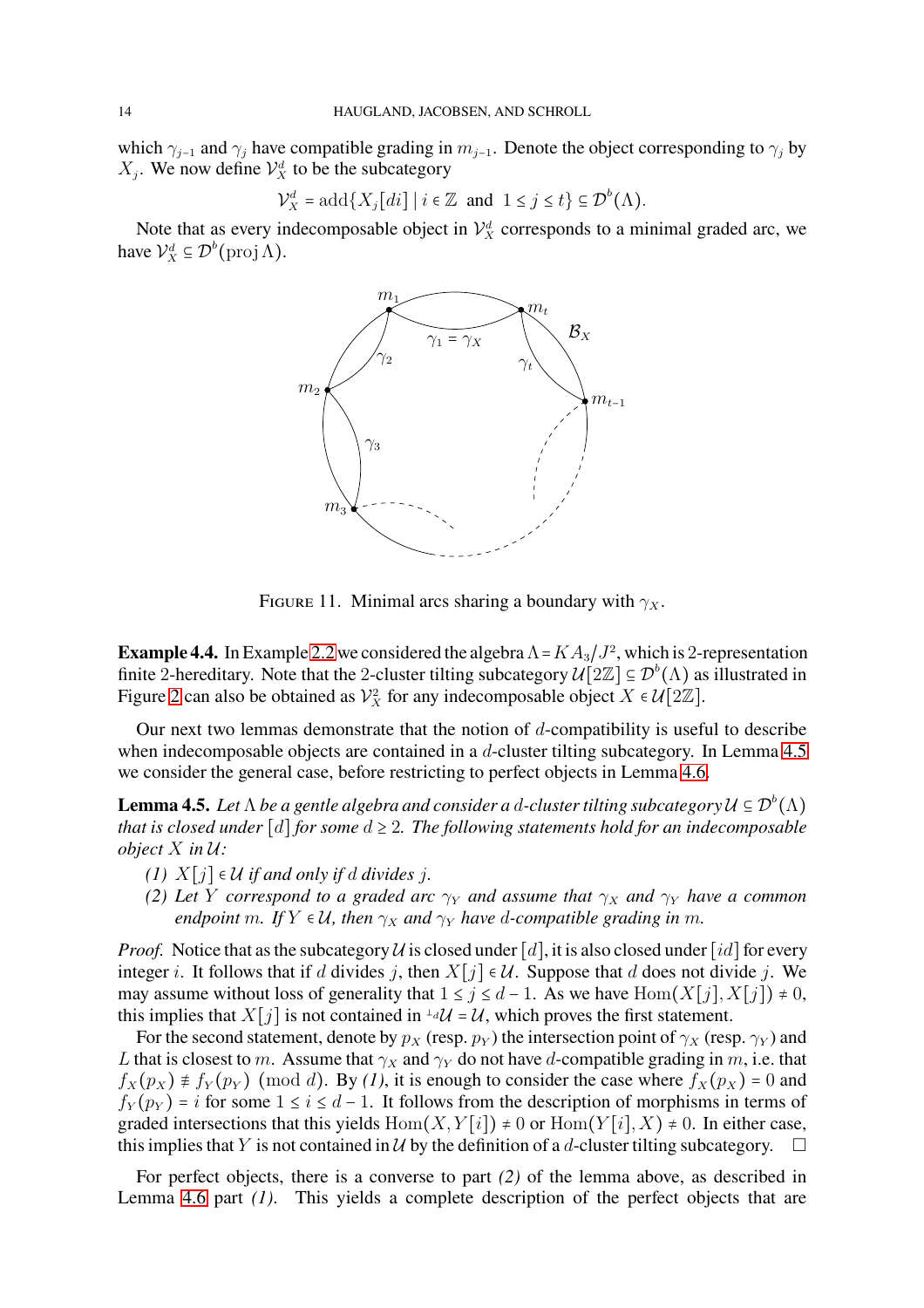contained in a d-cluster tilting subcategory U that is closed under [d]. In particular, we see that the inclusion of one indecomposable perfect object  $X$  in  $U$  fully determines what other perfect objects associated to the boundary  $\mathcal{B}_X$  are contained in  $\mathcal{U}$ . Note that the object X in the lemma below must correspond to a minimal graded arc by Lemma [4.3.](#page-12-2)

<span id="page-14-0"></span>**Lemma 4.6.** Let  $\Lambda$  be a gentle algebra and consider a d-cluster tilting subcategory  $\mathcal{U} \subseteq \mathcal{D}^b(\Lambda)$ *that is closed under* [d] *for some*  $d \geq 2$ *. The following statements hold for an indecomposable perfect object* X *in* U*:*

- *(1) Let* Y *correspond to a minimal graded arc*  $\gamma_Y$  *that shares an endpoint* m *with*  $\gamma_X$ *. Then*  $Y \in U$  *if and only if*  $\gamma_X$  *and*  $\gamma_Y$  *have d-compatible grading in* m.
- *(2) Let* Y *correspond to a minimal graded arc with endpoints on the same boundary component as*  $\gamma_X$ . Then  $Y \in \mathcal{U}$  if and only if  $Y \in \mathcal{V}_X^d$ . In particular, we have  $\mathcal{V}_X^d \subseteq \mathcal{U}$ .

*Proof.* If  $Y \in U$ , the arcs  $\gamma_X$  and  $\gamma_Y$  have d-compatible grading in m by part (2) of Lemma [4.5.](#page-13-1) For the reverse direction, assume that  $Y \notin \mathcal{U}$ . As  $\mathcal{U} = \pm i \mathcal{U}$ , this means that there is an indecomposable object  $Z \in \mathcal{U}$  such that  $\text{Hom}(Y, Z[i]) \neq 0$  for some  $1 \leq i \leq d-1$ . Without loss of generality we can assume the intersection of  $\gamma_X$  and  $\gamma_Y$  in m to be of the type illustrated in Figure [10,](#page-12-1) as the proof in the case where the position of the two arcs is interchanged is dual. Consequently, using that  $\gamma_Y$  is minimal, a non-zero morphism from Y to  $Z[i]$  must correspond to a graded intersection of  $\gamma_Y$  and  $\gamma_{Z[i]}$  in the endpoint m. In particular, this implies that the arcs  $\gamma_Y$  and  $\gamma_Z$  do not have d-compatible grading in m. On the other hand, the gradings of  $\gamma_X$ and  $\gamma_z$  are *d*-compatible in *m* by Lemma [4.5](#page-13-1) part (2), as *X* and *Z* are in *U*. Combining this, we see that  $\gamma_X$  and  $\gamma_Y$  do not have d-compatible grading in m.

The second statement follows directly.  $\Box$ 

Using the description in Lemma [4.6,](#page-14-0) we are now able to prove that the only examples of d-cluster tilting subcategories of the perfect derived category that are closed under  $\lceil d \rceil$  arise in the type  $A$  case. This result provides an important step in the proof of Theorem [4.10,](#page-15-0) where we show that the analogue statement holds for  $\mathcal{D}^b(\Lambda)$ .

**Remark 4.7.** Note that Proposition [4.1,](#page-11-0) Lemma [4.3,](#page-12-2) Lemma [4.5](#page-13-1) and Lemma [4.6](#page-14-0) hold also when considering a *d*-cluster tilting subcategory  $\mathcal{U} \subseteq \mathcal{D}^b(\text{proj}\,\Lambda)$ . These results can hence be applied in the setup of Proposition [4.8.](#page-14-1)

<span id="page-14-1"></span>**Proposition 4.8.** Let  $\Lambda$  be a gentle algebra. If  $\mathcal{D}^b$ ( $\text{proj }\Lambda$ ) *contains a d-cluster tilting subcategory that is closed under* [d] *for some* d ≥ 2*, then* Λ *is derived equivalent to an algebra of Dynkin type* A*.*

*Proof.* Assume that  $\Lambda$  is not derived equivalent to an algebra of Dynkin type A. By [\[46,](#page-21-18) Corollary 1.23], this means that the surface in the geometric model of  $\mathcal{D}^b(\Lambda)$  is not a disk.

Assume towards a contradiction that there exists a d-cluster tilting subcategory  $U$  of  $\mathcal{D}^{b}$ (proj  $\Lambda$ ) that is closed under [d] for some  $d \geq 2$ . Let X be an indecomposable object in U, which by Lemma [4.3](#page-12-2) corresponds to a minimal graded arc  $(\gamma_X, f_X)$  as X is perfect. The boundary component containing the endpoints of  $\gamma_X$  is denoted by  $\mathcal{B}_X$ . Lemma [4.6](#page-14-0) part *(2)* yields that an object corresponding to a minimal graded arc with endpoints on  $\mathcal{B}_X$  is contained in  $\mathcal U$  if and only if it is in  $\mathcal V^d_X$ .

Denote one of the endpoints of  $\gamma_X$  by m. As the surface in the geometric model associated to  $\Lambda$  is not a disk, there exists an arc  $\gamma$  starting and ending in m that is not contractible to a point. For simplicity, we assume that  $\gamma$  has no self-intersections except in the endpoint. Let  $\gamma_i$  be the arc obtained by concatenating i copies of  $\gamma$  and  $\gamma_x$  in such a way that  $\gamma_i$  has i self-intersections. Note that when choosing a representative of  $\gamma_i$ , it is helpful to choose one such that all the self-intersections are separated and occur before the concatenation with  $\gamma_X$ . See Figure [12](#page-15-1) for an illustration of  $\gamma_2$ .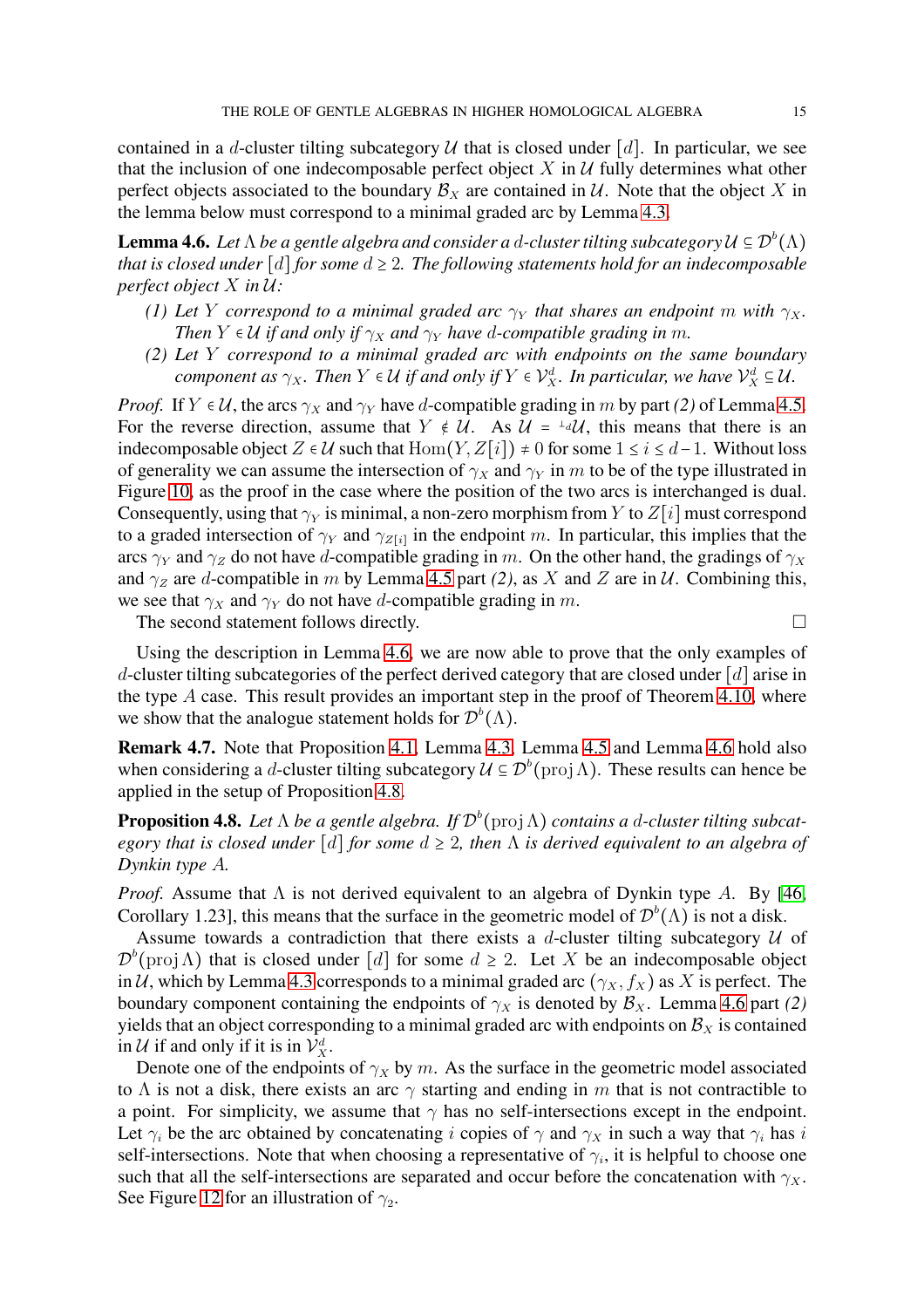

<span id="page-15-1"></span>FIGURE 12. The arc  $\gamma_i$  for  $i = 2$ , as used in the proof of Proposition [4.8.](#page-14-1)

Denote by  $p_s$  (resp.  $p_s^i$ ) the intersection point of  $\gamma_X$  (resp.  $\gamma_i$ ) and L that is closest to m, as indicated in Figure [12.](#page-15-1) Similarly, we use the notation  $p_e$  (resp.  $p_e^i$ ) for the intersection point of  $\gamma_X$  (resp.  $\gamma_i$ ) and L that is closest to the second endpoint of  $\gamma_X$ . Note that  $p_s$  and  $p_e$  might coincide. Let  $f_i$  be the grading of  $\gamma_i$  for which  $f_i(p_s^i) = f_X(p_s)$ . Denote by  $Y_i$  the indecomposable object in  $\mathcal{D}^b(\text{proj}\,\Lambda)$  corresponding to the finite graded arc  $(\gamma_i, f_i)$ .

Notice that for each loop of  $\gamma_i$ , the grading increases by an integer w. As the last segment in the construction of  $\gamma_i$  follows the trajectory of  $\gamma_X$ , this yields  $f_i(p_e^i) = f_X(p_e) + iw$ . Choosing  $i = d$ , we hence obtain  $f_d(p_e^d) \equiv f_X(p_e) \pmod{d}$ . By construction, the arc  $\gamma_d$  does not intersect any minimal arcs except in the endpoints. This implies that

$$
\operatorname{Hom}(\mathcal{U},Y_d[j]) = \operatorname{Hom}(\mathcal{V}_X^d,Y_d[j]) = 0
$$

for  $1 \le j \le d-1$ . Consequently, the object  $Y_d$  is contained in  $\mathcal{U}^{\perp_d} = \mathcal{U}$ . This contradicts Lemma [4.3](#page-12-2) as  $\gamma_d$  is not a minimal arc.

Our next aim is to show that the same conclusion as in Proposition [4.8](#page-14-1) holds when working with the entire bounded derived category. We hence need to consider objects corresponding to graded arcs wrapping around punctures on one or both ends. To determine whether such objects can be contained in a d-cluster tilting subcategory, the following lemma is useful.

<span id="page-15-2"></span>**Lemma 4.9.** Let  $\Lambda$  be a gentle algebra and consider a d-cluster tilting subcategory  $\mathcal{U} \subseteq \mathcal{D}^b(\Lambda)$ *that is closed under* [d] *for some*  $d \geq 2$ *. If* X and Y are two indecomposable objects in U, *then the corresponding graded arcs*  $\gamma_X$  *and*  $\gamma_Y$  *do not intersect in the interior of the surface in the geometric model.*

*Proof.* Let X and Y be in U and assume that  $\gamma_X$  and  $\gamma_Y$  do intersect in the interior of the surface in the geometric model. This intersection lies in a polygon  $P$  of the dissection given by the dual graph L as illustrated in Figure [13.](#page-16-0) Denote intersection points of  $\gamma_X$  and  $\gamma_Y$  with the edges of P as indicated in the figure. Using that  $Hom(Y, X[i]) = 0$  for  $1 \le i \le d - 1$  and applying Lemma [4.5](#page-13-1) part (1), we can assume  $f_X(p_X) = f_Y(p_Y)$ . As  $f_Y(p'_Y) = f_Y(p_Y) + 1$ , this implies that  $\text{Hom}(X, Y[1]) \neq 0$ , which yields a contradiction.

<span id="page-15-0"></span>We are now ready to prove Theorem [4.10.](#page-15-0)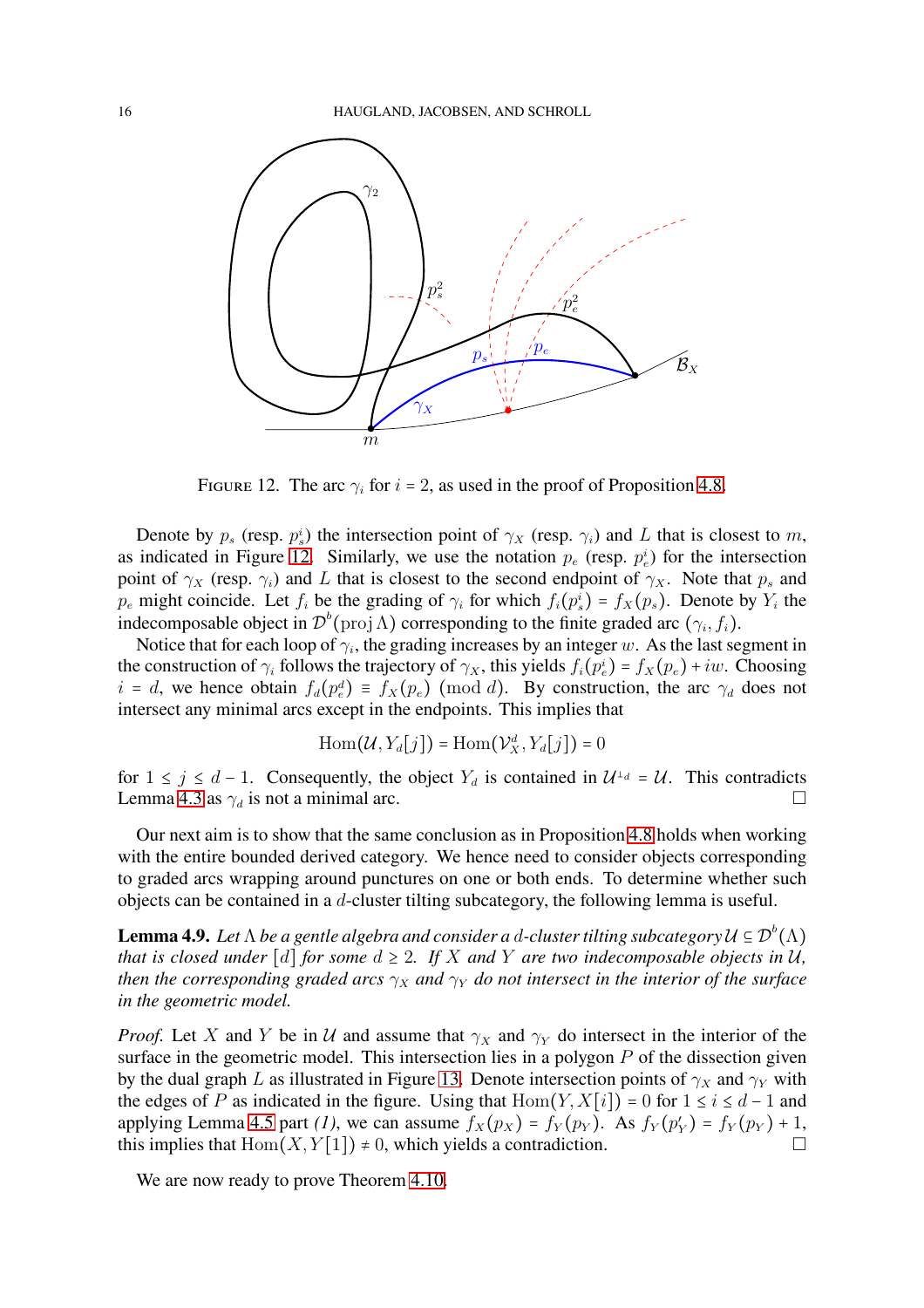

<span id="page-16-0"></span>FIGURE 13. The oriented graded intersection discussed in the proof of Lemma [4.9.](#page-15-2)

**Theorem 4.10.** *Let* Λ *be a gentle algebra. If* D b (Λ) *contains a* d*-cluster tilting subcategory that is closed under* [d] *for some* d ≥ 2*, then* Λ *is derived equivalent to an algebra of Dynkin type* A*.*

*Proof.* If Λ has finite global dimension, then the bounded derived category coincides with the perfect derived category and the result follows from Proposition [4.8.](#page-14-1) We hence assume that  $\Lambda$  has infinite global dimension, which is equivalent to the existence of at least one puncture in the surface of the associated geometric model. The strategy from here is to show that if there exists a d-cluster tilting subcategory  $\mathcal{U} \subseteq \mathcal{D}^b(\Lambda)$  that is closed under [d], then  $\mathcal U$  contains a certain non-perfect object X. This enables us to construct a perfect object  $Z$  that must be contained in  $U$  but does not correspond to a minimal graded arc. Similarly as in the proof of Proposition [4.8,](#page-14-1) this leads to a contradiction.

So suppose there exists a d-cluster tilting subcategory  $\mathcal{U} \subseteq \mathcal{D}^b(\Lambda)$  that is closed under [d]. We claim that  $U$  must contain an object X corresponding to a graded arc that starts in a marked point and ends wrapping around a puncture. To see this, assume to the contrary that each indecomposable object in  $U$  is either perfect or corresponds to a graded arc wrapping around punctures on both ends. Let  $\beta$  denote a boundary component with at least one marked point, and consider the arc  $\gamma$  that starts and ends in this marked point and follows the boundary  $\beta$  up to homotopy. Note that by our assumptions, this arc is not contractible to a point. Applying the iterative construction from the proof of Proposition [4.8](#page-14-1) to  $\gamma$ , we obtain a finite arc  $\gamma_d$ . This arc can be equipped with a grading that is  $d$ -compatible with the grading of any minimal graded arc that corresponds to an object in U and starts or ends in the endpoints of  $\gamma_d$ . By Lemma [4.3](#page-12-2) combined with our assumption on the non-perfect objects in  $U$ , this yields that the object  $Y_d$  corresponding to the graded arc  $\gamma_d$  is contained in U. Similarly as in the proof of Proposition [4.8,](#page-14-1) this is a contradiction as  $\gamma_d$  is not minimal.

Thus, we can assume that  $U$  contains an indecomposable object X such that the corresponding graded arc ( $\gamma_X, f_X$ ) starts in a marked point m and ends wrapping around a puncture r. Before defining the object  $Z$ , we label some useful points in the model and make some observations. Denote by l an edge in the dual graph L that is adjacent to r. Let p be an intersection of  $\gamma_X$  and l such that after this intersection, the arc  $\gamma_X$  wraps infinitely many times around the single puncture r. The next intersection of  $\gamma_X$  and l is denoted by p', as indicated in Figure [14.](#page-17-0) Note that by our assumption on  $p$ , any arc that intersects  $l$  between  $p$  and  $p'$  and does not intersect  $\gamma_X$ , has an end that wraps infinitely many times around r. Let w be the integer defined by the equation  $f_X(p') = f_X(p) + w$ , and observe that the grading at the intersections of  $\gamma_X$  and l increases by w each time  $\gamma_X$  loops around r. By the description of morphisms arising from punctures, we deduce that d divides w as X is in  $\mathcal{U}$ .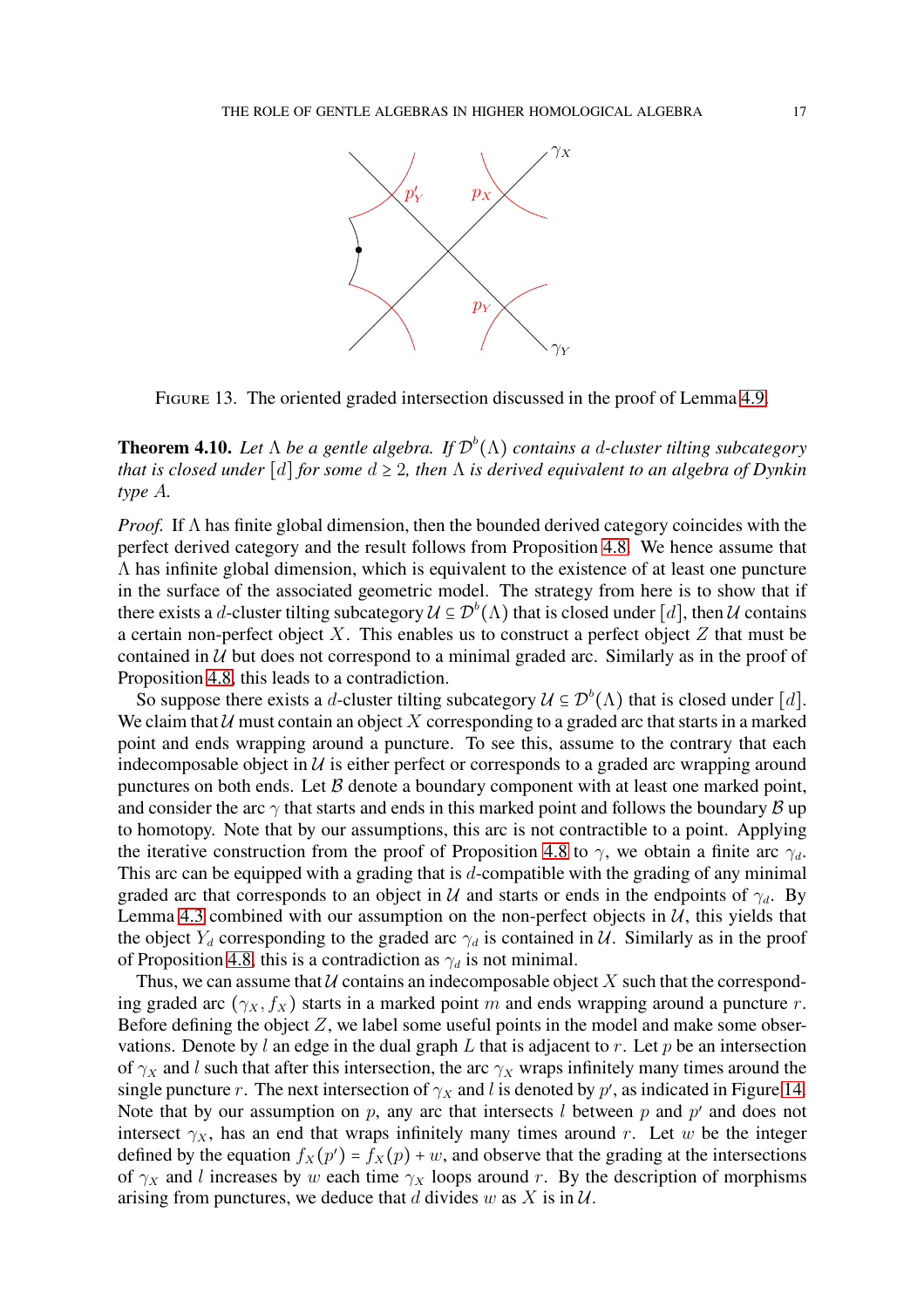We now construct the arc  $\gamma_Z$  by concatenating the following four segments:

- (i) The first segment of  $\gamma_z$  starts in m and follows the trajectory of  $\gamma_x$  until the point p';
- (ii) The second segment of  $\gamma_z$  follows l from p' to p;
- (iii) The third segment of  $\gamma_Z$  follows the trajectory of  $\gamma_X$  from p and back to m;
- (iv) The last segment of  $\gamma_z$  follows the minimal arc  $\gamma_m$  starting in m and ending in a marked point  $m'$  in such a way that  $\gamma_Z$  has exactly one self-intersection.

We equip  $\gamma_Z$  (resp.  $\gamma_m$ ) with the grading  $f_Z$  (resp.  $f_m$ ) that is compatible with  $f_X$  in m and denote the indecomposable object in  $\mathcal{D}^b(\Lambda)$  corresponding to  $(\gamma_Z, f_Z)$  by Z.



<span id="page-17-0"></span>FIGURE 14. The arc  $\gamma_z$  as used in the proof of Theorem [4.10](#page-15-0)

The last step in our proof is to show that  $Z \in \text{Id}U = U$ . Let  $p_e$  (resp.  $p_e^Z$ ) denote the intersection point of  $\gamma_m$  (resp.  $\gamma_Z$ ) that is closest to the marked point m'. By similar arguments as in the proof of Proposition [4.8,](#page-14-1) we see that  $f_Z(p_e^Z) = f_m(p_e) + w$ . As d divides w, this implies that the gradings of  $\gamma_Z$  and  $\gamma_m$  are *d*-compatible in m'. Lemma [4.5](#page-13-1) part *(2)* hence allows us to conclude that intersections in the endpoints of  $\gamma_z$  give rise to no non-zero morphisms from Z to  $\mathcal{U}[i]$  for  $1 \leq i \leq d-1$ .

We claim that the same holds for any intersection between  $\gamma_Z$  and a graded arc corresponding to an object in  $U$  in the interior of the surface. Notice first that this is immediate for the segments of  $\gamma$ <sub>Z</sub> described in (i) and (iii), as an intersection here would also yield an intersection with  $\gamma$ <sub>X</sub> and hence contradict Lemma [4.9.](#page-15-2) If a graded arc corresponding to an object in  $U$  intersects  $\gamma_z$  in the interior along the segment described in (iv), this yields a graded intersection of the same type as the one denoted by  $p_t$  in Figure [14.](#page-17-0)

To study this graded intersection, let  $p_s$  (resp.  $p_u^Z$ ) denote the intersection of  $\gamma_X$  (resp. the fourth segment of  $\gamma_z$ ) and L that is closest to m, as indicated in Figure [14.](#page-17-0) By similar arguments as before, we have  $f_Z(p_u^z) = f_X(p_s) + w$ . Again using that d divides w, this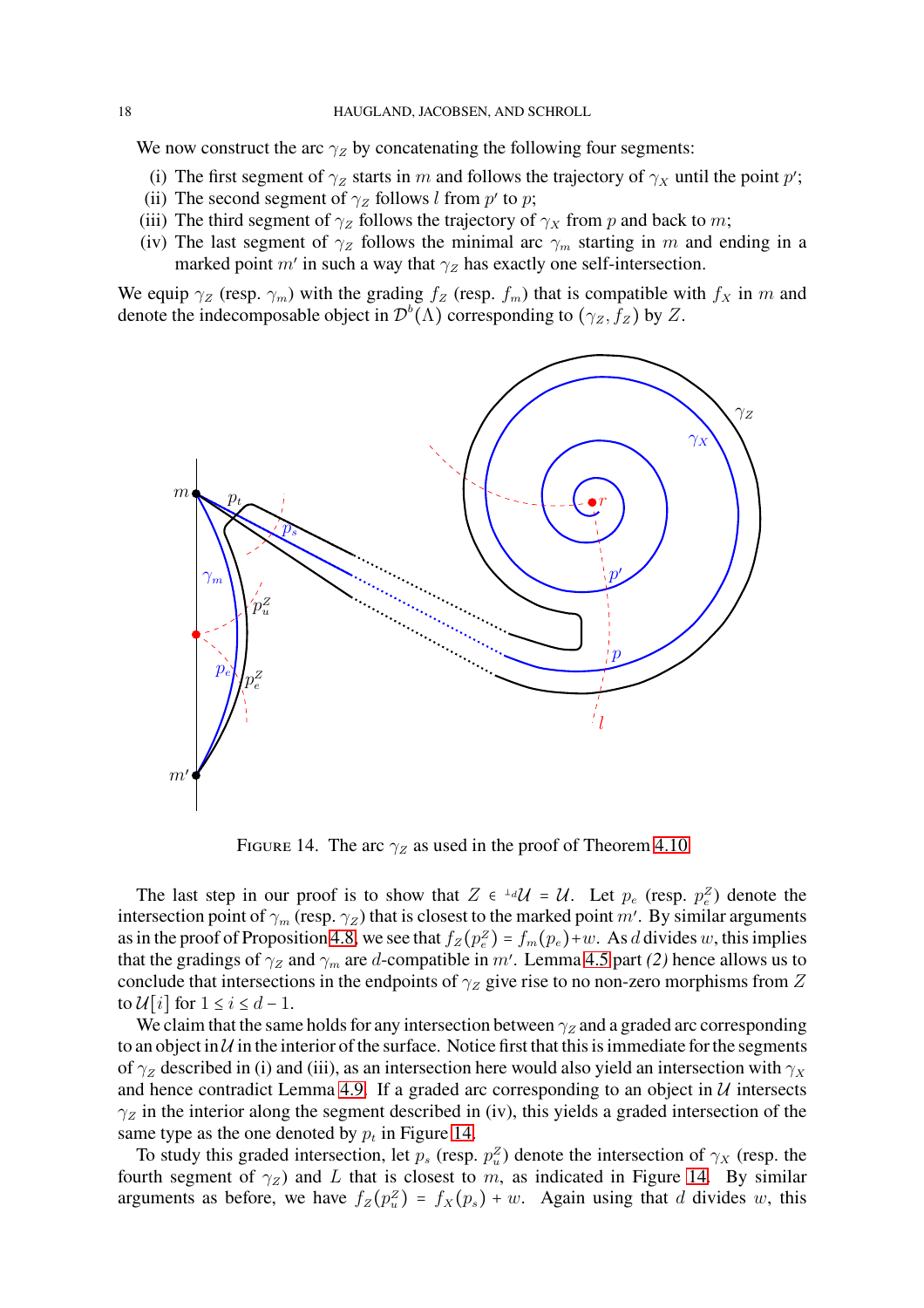implies that the intersection in  $p_t$  does not give rise to non-zero morphisms from Z to  $\mathcal{U}[i]$  for  $1 \leq i \leq d-1$ .

It remains to consider intersections of graded arcs corresponding to objects in  $U$  along the segment of  $\gamma_z$  described in (ii). As such a graded arc does not intersect  $\gamma_x$ , it wraps around  $r$  on one end by the assumption on  $p$ . Close to  $r$ , the grading of such an arc hence agrees with that of  $\gamma_X$  up to shifts by d. Using this, we look at the polygon of the dissection given by L that the intersection lies in. Considering different possibilities for the marked point of this polygon, we see that an intersection of this type also does not give rise to non-zero morphisms from Z to  $\mathcal{U}[i]$  for  $1 \le i \le d-1$ . This allows us to conclude that  $Z \in \mathcal{U} \cup \mathcal{U}$  =  $\mathcal{U}$ , which contradicts Lemma [4.3](#page-12-2) as  $\gamma_Z$  is finite but not minimal.

The fact that a gentle algebra is derived equivalent to an algebra of Dynkin type  $A$  if and only if the surface in the associated geometric model is a disk [\[46,](#page-21-18) Corollary 1.23], played an important role in the proofs of Proposition [4.8](#page-14-1) and Theorem [4.10.](#page-15-0) We now move on to characterizing d-cluster tilting subcategories of the derived category in this case. Our classification gives a geometric interpretation of the  $d$ -cluster tilting subcategories of the derived category arising from d-representation finite d-hereditary gentle algebras, as described in Section [2.1.](#page-2-1) By our classification in Corollary [3.4,](#page-10-1) these algebras are of the form  $KA_n/J^2$ for  $n = d + 1$ .

<span id="page-18-0"></span>**Theorem 4.11.** *Assume* n ≥ 3 *and let* Λ *be a gentle algebra that is derived equivalent to an*  $algebra$  of Dynkin type  $A_n$ . A subcategory  $\mathcal{U} \subseteq \mathcal{D}^b(\Lambda)$  is d-cluster tilting and closed under  $[d]$  *for some*  $d \geq 2$  *if and only if*  $d = n - 1$  *and*  $\mathcal{U} = \mathcal{V}_X^d$  *for some object* X *corresponding to a minimal graded arc.*

*Proof.* Without loss of generality, we can assume  $\Lambda \cong KA_n/J^2$ . As demonstrated in Ex-ample [2.4,](#page-5-1) the geometric model associated to  $\Lambda$  is a disk with  $n + 1$  marked points on the boundary. The dual graph  $L$  is shown in Example [2.5.](#page-5-3)



<span id="page-18-1"></span>FIGURE 15. The notation used in the proof of Theorem [4.11](#page-18-0)

Given an object X in  $\mathcal{D}^b(\Lambda)$  corresponding to a minimal graded arc  $\gamma_X$ , we follow the notation introduced in the definition of  $\mathcal{V}_X^d$  with  $t = n+1$ , see Figure [11.](#page-13-0) We use the notation  $f_i$ for the grading of  $\gamma_i$ . Consider the intersection  $p_1$  (resp.  $p_{n+1}$ ) of  $\gamma_1 = \gamma_X$  (resp.  $\gamma_{n+1}$ ) with the dual graph L that is closest to the endpoint  $m_{n+1}$ , as indicated in Figure [15.](#page-18-1) By the description of L and the compatibility of grading from the construction of  $\mathcal{V}_X^d$ , we see that

(\*) 
$$
f_{n+1}(p_{n+1}) = f_1(p_1) + n - 1.
$$

Assume that  $\mathcal{U} \subseteq \mathcal{D}^b(\Lambda)$  is d-cluster tilting and closed under [d] for some  $d \geq 2$ . Let X be an indecomposable object in  $U$ , and note that X is perfect as  $\Lambda$  has finite global dimension. By Lemma [4.3,](#page-12-2) the corresponding graded arc  $\gamma_X$  is hence minimal. As the surface in the geometric model associated to Λ only has one boundary component, Lemma [4.6](#page-14-0) part *(2)* implies that  $\mathcal{U} = \mathcal{V}_X^d$ .

Since X and  $X_{n+1}$  are contained in  $\mathcal{V}_X^d = \mathcal{U}$ , Lemma [4.6](#page-14-0) part *(1)* combined with  $(*)$  yields that d divides  $n-1$ . If  $d < n-1$ , there exists a non-minimal arc that crosses precisely  $d+1$  edges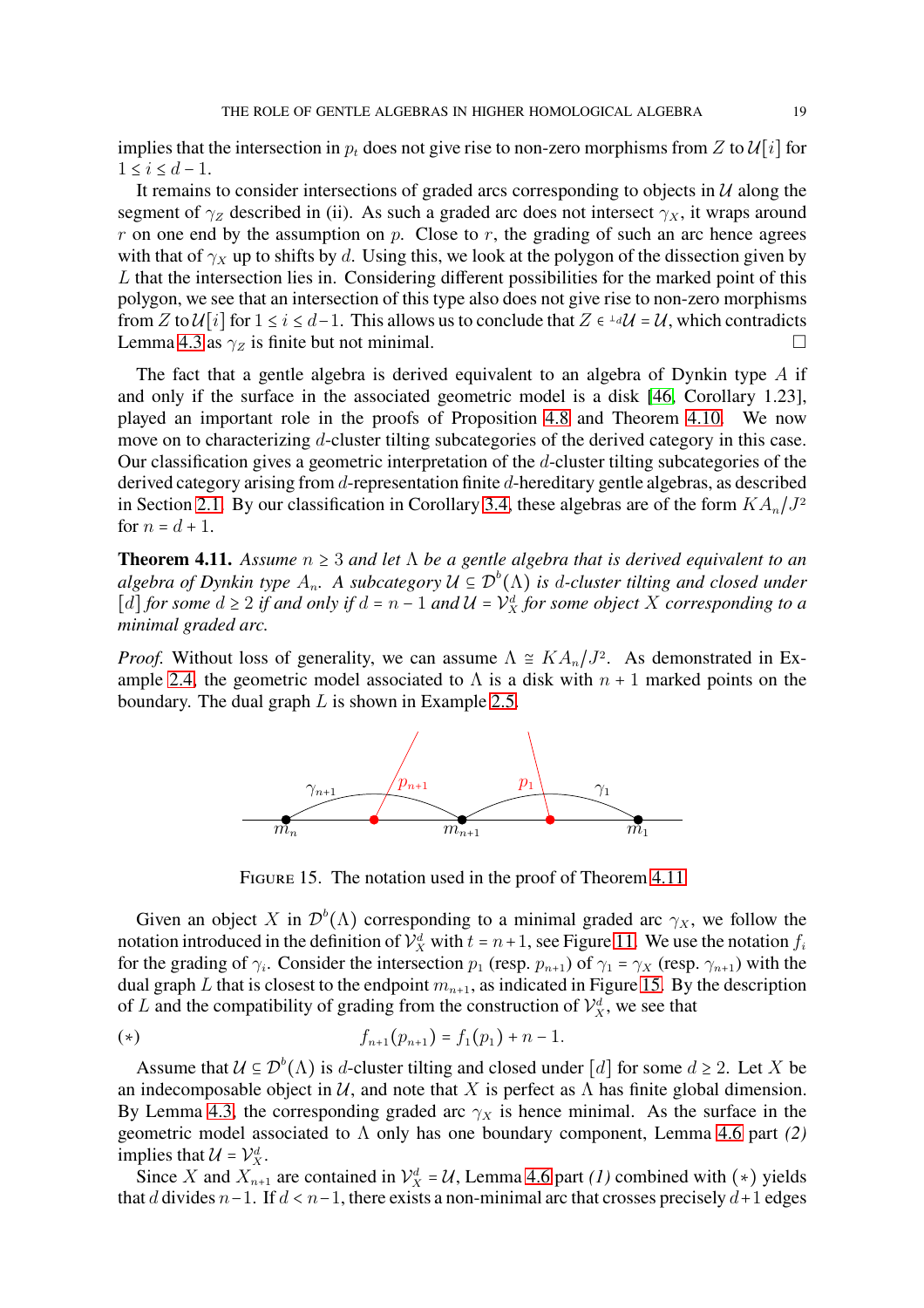of L. For this arc, we can choose a grading such that the corresponding object is contained in  $\mathcal{U}^{\perp_d} = \mathcal{U}$ . This contradicts Lemma [4.3,](#page-12-2) and we can thus conclude that  $d = n - 1$ .

For the reverse direction, let  $d = n - 1$ . As  $n \ge 3$ , this yields  $d \ge 2$ . Consider  $\mathcal{U} = \mathcal{V}_X^d$ for some indecomposable object X in  $\mathcal{D}^b(\Lambda)$  corresponding to a minimal graded arc. Note that  $\mathcal{V}_X^d$  is closed under [d] by definition. It remains to show that  $\mathcal{V}_X^d$  is a d-cluster tilting subcategory of  $\mathcal{D}^{b}(\Lambda)$ .

By the compatibility of grading in the definition of  $\mathcal{V}_X^d$  combined with  $(*)$  and the assumption  $d = n - 1$ , graded arcs corresponding to indecomposable objects in  $\mathcal{U} = \mathcal{V}_X^d$  have d-compatible grading in common endpoints. This implies that

$$
\operatorname{Hom}(\mathcal{V}_X^d, \mathcal{V}_X^d[j]) = 0
$$

whenever  $d \nmid j$ . In particular, we have  $\mathcal{V}_X^d \subseteq \mathcal{U}^{\perp_d}$  and  $\mathcal{V}_X^d \subseteq {\perp_d} \mathcal{U}$ .

Consider an indecomposable object Y that is not contained in  $\mathcal{V}_X^d$ . If the corresponding graded arc  $\gamma_Y$  is minimal, this means that the grading of  $\gamma_Y$  in its endpoints is not d-compatible with the graded arcs corresponding to indecomposable objects in  $\mathcal{V}_X^d$ . This gives  $Y \notin \mathcal{U}^{\perp_d}$  and  $Y \notin \text{L}^d U$ . If  $\gamma_Y$  is not minimal, we see that  $\gamma_Y$  crosses precisely l edges of L for some  $2 \le l \le d$ . This implies that for any possible grading of  $\gamma_Y$ , one has  $Y \notin \mathcal{U}^{\perp_d}$  and  $Y \notin {}^{\perp_d} \mathcal{U}$ , which yields  $\mathcal{U}^{\perp_d} \subseteq \mathcal{V}_X^d$  and  $^{\perp_d} \mathcal{U} \subseteq \mathcal{V}_X^d$ . We can hence conclude that  $\mathcal{V}_X^d = \mathcal{U}^{\perp_d} = {}^{\perp_d} \mathcal{U}$ .

It remains to observe that  $\mathcal{V}_X^d$  is functorially finite in  $\mathcal{D}^b(\Lambda)$ . For this, consider an indecomposable object Y in the derived category. If the grading of  $\gamma_Y$  in its endpoints is not compatible with the grading of any minimal arc corresponding to an object in  $\mathcal{V}_X^d$ , left and right approximations of Y are given by the zero morphism. If the grading is compatible at one of the endpoints, we get left and right approximations by the morphisms corresponding to the graded intersection. Our subcategory  $\mathcal{U} = \mathcal{V}_X^d$  is hence d-cluster tilting, which finishes the proof.  $\Box$ 

Note that it is possible to show a version of Theorem [4.11](#page-18-0) by working directly with the AR-quiver of  $\mathcal{D}^b(\Lambda)$  instead of using the geometric model.

**Remark 4.12.** As  $\Lambda = KA_n/J^2$  is d-representation finite d-hereditary for  $n = d+1$ , the module category contains a unique d-cluster tilting subcategory  $\mathcal{U} \subseteq \text{mod}\Lambda$ . Notice that the d-cluster tilting subcategories described in the theorem above are equivalent to the subcategory  $\mathcal{U}[\mathcal{d}\mathbb{Z}]$ of  $\mathcal{D}^b(\Lambda)$ , see Example [2.2](#page-3-1) and Example [4.4.](#page-13-2) Combining Theorem [4.10](#page-15-0) and Theorem [4.11,](#page-18-0) we see that all d-cluster tilting subcategories of the derived category of a gentle algebra that are closed under  $[d]$  arise in this way.

Combining our results in this section with [\[46,](#page-21-18) Corollary 1.23], we obtain the following corollary.

**Corollary 4.13.** *Let* Λ = KQ/I *be a gentle algebra which is not a field. The following statements are equivalent:*

- *(1) There exists a d-cluster tilting subcategory*  $\mathcal{U} \subseteq \mathcal{D}^b(\Lambda)$  *that is closed under* [*d*] *for some*  $d \geq 2$ *.*
- *(2) The algebra*  $\Lambda$  *is derived equivalent to an algebra of Dynkin type*  $A_n$  *with*  $n \geq 3$ *.*
- *(3) The quiver Q is a tree with*  $|Q_0| \geq 3$ *.*
- *(4) The surface in the geometric model associated to* Λ *is a disk with at least four marked points on the boundary.*

**Remark 4.14.** In the case where  $\Lambda = K$  is a field, there exists a d-cluster tilting subcategory  $\mathcal{U}_d \subseteq \mathcal{D}^b(\Lambda)$  that is closed under [d] for any  $d \geq 1$ . This subcategory is given by

$$
\mathcal{U}_d = \mathrm{add}\{K[di] \mid i \in \mathbb{Z}\} \subseteq \mathcal{D}^b(\Lambda),
$$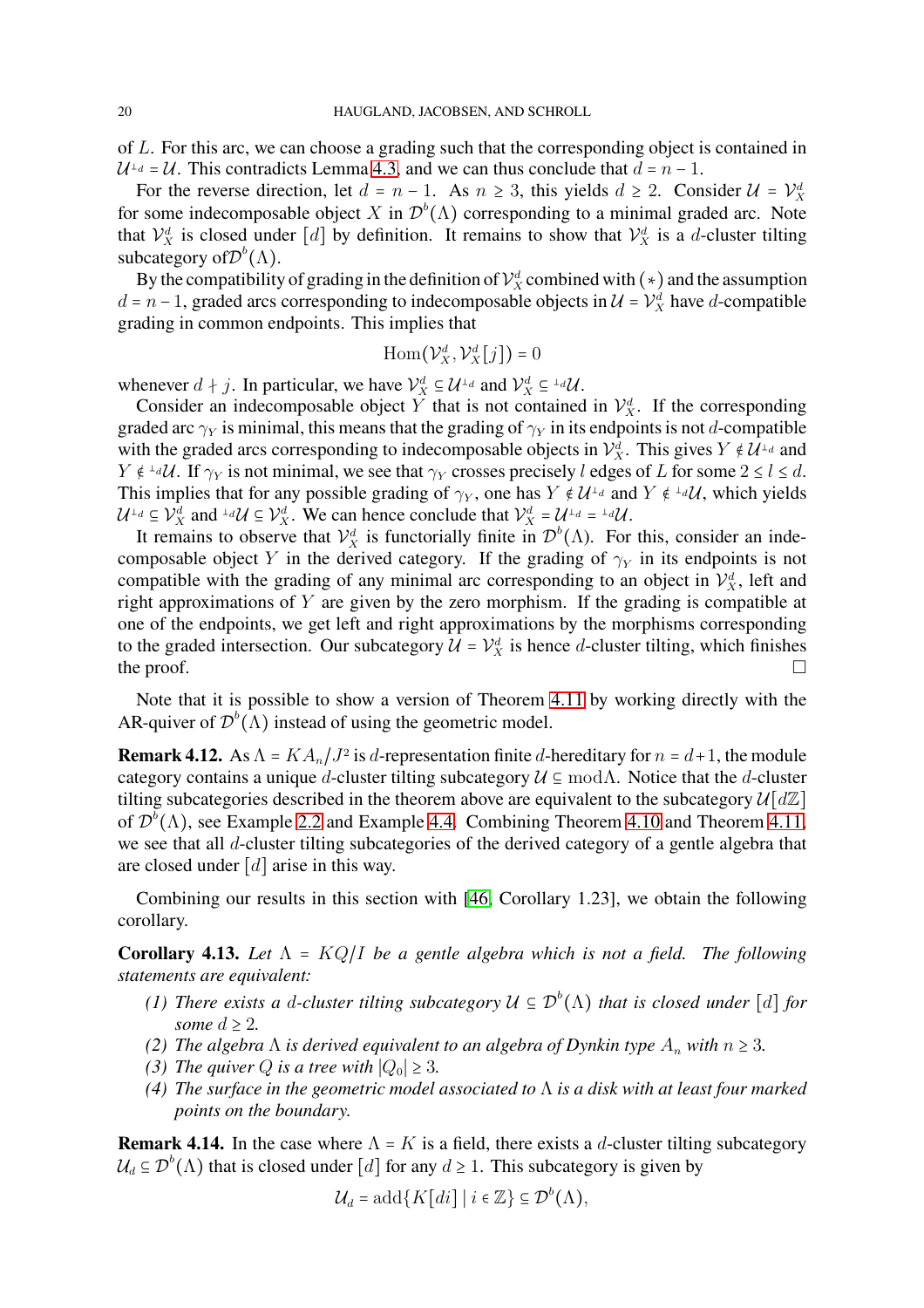where the notation  $K$  is used for the stalk complex with  $K$  in degree 0. Any  $d$ -cluster tilting subcategory of  $\mathcal{D}^b(\Lambda)$  is equivalent to  $\mathcal{U}_d$ .

**Acknowledgements.** This work has been partially supported by project IDUN, funded through the Norwegian Research Council (295920).

The second author was partially funded by the Norwegian Research Council via the project "Higher homological algebra and tilting theory" (301046). The third author would like to thank the Isaac Newton Institute for Mathematical Sciences, Cambridge, for support and hospitality during the program Cluster Algebras and Representation Theory, where work on this paper was undertaken. This work was supported by EPSRC grant no EP/R014604/1.

Parts of this work was carried out while the first two authors participated in the Junior Trimester Program "New Trends in Representation Theory" at the Hausdorff Research Institute for Mathematics in Bonn. They thank the Institute for excellent working conditions. They would also like to thank Jenny August, Sondre Kvamme, Yann Palu and Hipolito Treffinger for helpful discussions.

We thank the anonymous referee for their helpful comments and suggestions.

#### **REFERENCES**

- <span id="page-20-2"></span>[1] C. Amiot, O. Iyama, and I. Reiten, *Stable categories of Cohen-Macaulay modules and cluster categories*, Amer. J. Math. **137** (2015), no. 3, 813–857.
- <span id="page-20-9"></span>[2] K. K. Arnesen, R. Laking, and D. Pauksztello, *Morphisms between indecomposable objects in the bounded derived category of a gentle algebra*, J. Algebra **467** (2016), 1–46.
- <span id="page-20-11"></span>[3] I. Assem and D. Happel, *Generalized tilted algebras of type* An, Comm. Algebra **9** (1981), no. 20, 2101– 2125, 1981.
- <span id="page-20-16"></span>[4] I. Assem, D. Simson, and A. Skowroński, *Elements of the representation theory of associative algebras. Vol. 1*, London Mathematical Society Student Texts, vol. 65, Cambridge University Press, Cambridge, 2006. Techniques of representation theory.
- <span id="page-20-12"></span>[5] I. Assem and A. Skowroński, *Iteraterd tilted algebras of type*  $\tilde{A}_n$ , Math. Z. **195** (1987), no. 2, 269-290.
- <span id="page-20-14"></span>[6] K. Baur and R. Coelho Simões, *A Geometric Model for the Module Category of a Gentle Algebra*, International Mathematics Research Notices (2019).
- <span id="page-20-8"></span>[7] V. Bekkert and H. A. Merklen, *Indecomposables in Derived Categories of Gentle Algebras*, Algebras and Representation Theory **6** (2003), 285–302.
- <span id="page-20-18"></span>[8] T. Brüstle, G. Douville, K. Mousavand, H. Thomas, and E. Yıldırım, *On the combinatorics of gentle algebras*, Canad. J. Math. **72** (2020), no. 6, 1551–1580.
- <span id="page-20-13"></span>[9] M. C. R. Butler and C. M. Ringel, *Auslander–Reiten sequences with few middle terms and applications to string algebras*, Comm. Algebra. **15** (1987), no. 1-2, 145-179.
- <span id="page-20-17"></span>[10] İ Çanakçı, D. Pauksztello, and S. Schroll, *On extensions for gentle algebras*, Canad. J. Math. **73** (2021), no. 1, 249–292.
- <span id="page-20-6"></span>[11] E. Darpö and O. Iyama, d*-representation-finite self-injective algebras*, Adv. Math. **362** (2020), 106932, 50.
- <span id="page-20-7"></span>[12] E. Darpö and T. Kringeland, d*-Representation-finite symmetric Nakayama algebras and trivial extensions of quiver algebras*, arXiv:2103.15380 (2021).
- <span id="page-20-4"></span>[13] T. Dyckerhoff, G. Jasso, and Y. Lekili, *The symplectic geometry of higher Auslander algebras: symmetric products of disks*, Forum Math. Sigma **9** (2021), Paper No. e10, 49.
- <span id="page-20-5"></span>[14] R. Ebrahimi and A. Nasr-Isfahani, *Higher Auslander's formula*, Int. Math. Res. Not. IMRN **0** (2021), 1–18.
- <span id="page-20-3"></span>[15] D. E. Evans and M. Pugh, *The Nakayama automorphism of the almost Calabi-Yau algebras associated to* SU(3) *modular invariants*, Comm. Math. Phys. **312** (2012), no. 1, 179–222.
- <span id="page-20-0"></span>[16] C. Geiss, B. Keller, and S. Oppermann, n*-angulated categories*, J. Reine Angew. Math. **675** (2013), 101–120.
- <span id="page-20-10"></span>[17] F. Haiden, L. Katzarkov, and M. Kontsevich, *Flat surfaces and stability structures*, Publ.math.IHES **126** (2017), 247–318.
- <span id="page-20-15"></span>[18] D. Happel, *Auslander-Reiten triangles in derived categories of finite-dimensional algebras*, Proc. Amer. Math. Soc. **112** (1991), no. 3, 641–648.
- <span id="page-20-1"></span>[19] J. Haugland, *The Grothendieck group of an* n*-exangulated category*, Appl. Categ. Structures **29** (2021), no. 3, 431–446.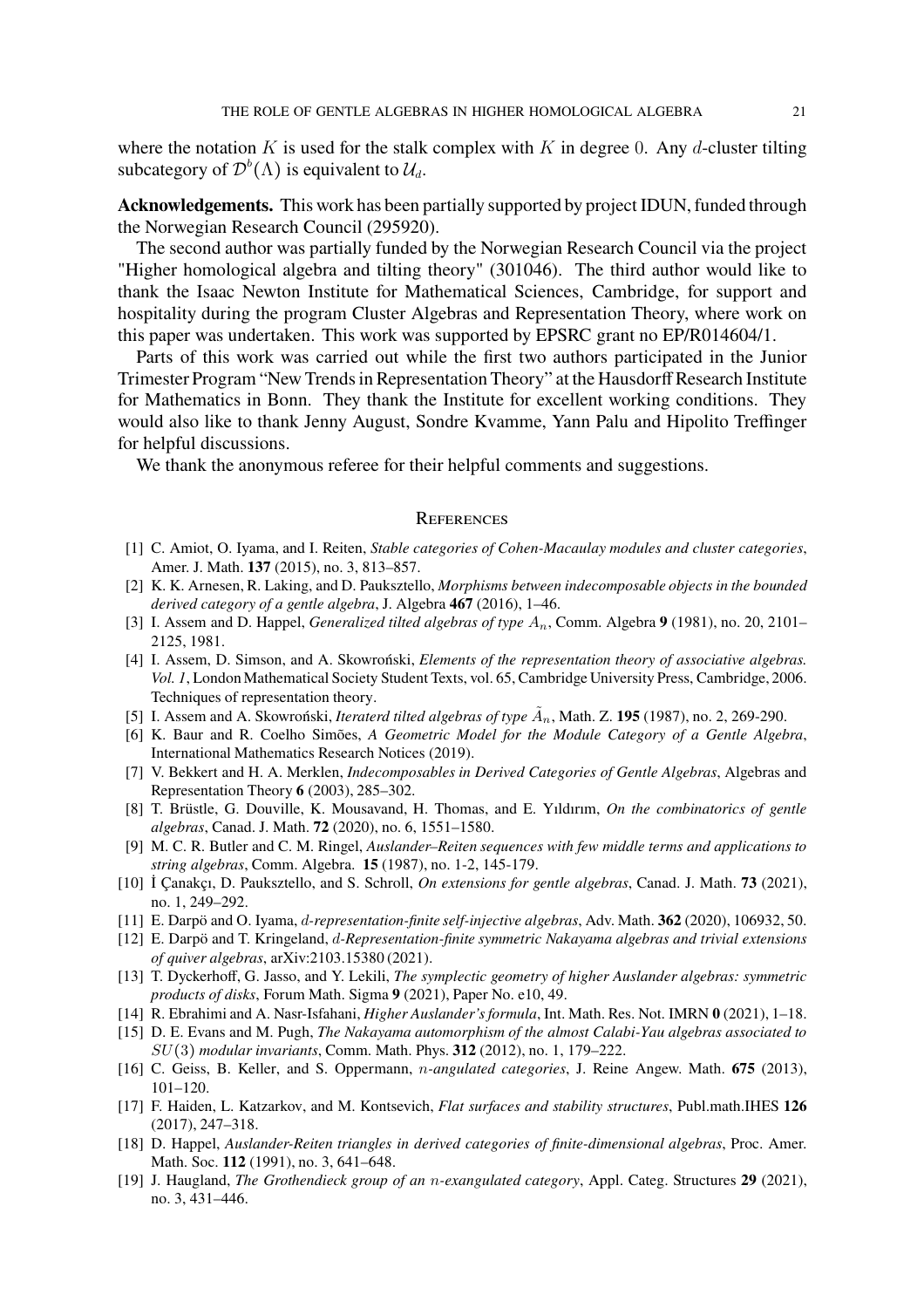- <span id="page-21-23"></span>[20] J. Haugland and M. H. Sandøy, *Higher Koszul duality and connections with* n*-hereditary algebras*, arXiv:2101.12743 (2021).
- [21] M. Herschend and O. Iyama, n*-representation-finite algebras and twisted fractionally Calabi–Yau algebras*, Bull. Lond. Math. Soc. **43** (2011), no. 3, 449–466.
- <span id="page-21-24"></span>[22] , *Selfinjective quivers with potential and 2-representation-finite algebras*, Compos. Math. **147** (2011), no. 6, 1885–1920.
- <span id="page-21-13"></span>[23] M. Herschend, O. Iyama, H. Minamoto, and S. Oppermann, *Representation theory of Geigle-Lenzing complete intersections*, to appear in Mem. Amer. Math. Soc.
- <span id="page-21-25"></span>[24] M. Herschend, O. Iyama, and S. Oppermann, n*-representation infinite algebras*, Adv. Math. **252** (2014), 292–342.
- <span id="page-21-4"></span>[25] M. Herschend, P. Jørgensen, and L. Vaso, *Wide subcategories of* d*-cluster tilting subcategories*, Trans. Amer. Math. Soc. **373** (2020), no. 4, 2281–2309.
- <span id="page-21-2"></span>[26] M. Herschend, Y. Liu, and H. Nakaoka, *n-exangulated categories (I): Definitions and fundamental properties*, J. Algebra **570** (2021), 531–586.
- <span id="page-21-0"></span>[27] O. Iyama, *Auslander correspondence*, Adv. Math. **210** (2007), no. 1, 51–82.
- <span id="page-21-1"></span>[28] , *Higher-dimensional Auslander–Reiten theory on maximal orthogonal subcategories*, Adv. Math. **210** (2007), no. 1, 22–50.
- <span id="page-21-11"></span>[29] , *Auslander–Reiten theory revisited*, Trends in representation theory of algebras and related topics, EMS Ser. Congr. Rep., Eur. Math. Soc., Zürich, 2008, pp. 349–397.
- <span id="page-21-21"></span>[30] , *Cluster tilting for higher Auslander algebras*, Adv. Math. **226** (2011), no. 1, 1–61.
- <span id="page-21-26"></span>[31] O. Iyama and S. Oppermann, n*-representation-finite algebras and* n*-APR tilting*, Trans. Amer. Math. Soc. **363** (2011), no. 12, 6575–6614.
- <span id="page-21-19"></span>[32] , *Stable categories of higher preprojective algebras*, Adv. Math. **244** (2013), 23–68.
- <span id="page-21-14"></span>[33] O. Iyama and M. Wemyss, *Maximal modifications and Auslander-Reiten duality for non-isolated singularities*, Invent. Math. **197** (2014), no. 3, 521–586.
- <span id="page-21-28"></span>[34] O. Iyama and Y. Yoshino, *Mutation in triangulated categories and rigid Cohen-Macaulay modules*, Invent. Math. **172** (2008), no. 1, 117–168.
- <span id="page-21-5"></span>[35] K. M. Jacobsen and P. Jørgensen, d*-abelian quotients of* (d + 2)*-angulated categories*, J. Algebra **521** (2019), 114–136.
- <span id="page-21-6"></span>[36] *\_\_\_\_\_, Maximal* τ<sub>d</sub>-rigid pairs, J. Algebra 546 (2020), 119-134.
- <span id="page-21-3"></span>[37] G. Jasso, n*-abelian and* n*-exact categories*, Math. Z. **283** (2016), no. 3-4, 703–759.
- <span id="page-21-7"></span>[38] G. Jasso and J. Külshammer, *Higher Nakayama algebras I: Construction*, Adv. Math. **351** (2019), 1139– 1200. With an appendix by J. Külshammer and C. Psaroudakis and an appendix by S. Kvamme.
- <span id="page-21-12"></span>[39] G. Jasso and S. Kvamme, *An introduction to higher Auslander–Reiten theory*, Bull. Lond. Math. Soc. **51** (2019), no. 1, 1–24.
- <span id="page-21-8"></span>[40] P. Jørgensen, *Torsion classes and* t*-structures in higher homological algebra*, Int. Math. Res. Not. IMRN **13** (2016), 3880–3905.
- <span id="page-21-15"></span>[41] , *Tropical friezes and the index in higher homological algebra*, Math. Proc. Cambridge Philos. Soc. **171** (2021), no. 1, 23–49.
- <span id="page-21-22"></span>[42] B. Keller and I. Reiten, *representation tilted algebras are Gorenstein and stably Calabi–Yau*, Adv. Math. **211** (2007), no. 1, 123–151.
- <span id="page-21-17"></span>[43] S. Kvamme, *Axiomatizing Subcategories of Abelian Categories*, to appear in J. Pure Appl. Algebra.
- <span id="page-21-20"></span>[44] Y. Lekili and A. Polishchuk, *Derived equivalences of gentle algebras via Fukaya categories*, Math. Ann. 376 (2020), 187–225.
- <span id="page-21-9"></span>[45] Y. Mizuno, *A Gabriel-type theorem for cluster tilting*, Proc. Lond. Math. Soc. (3) **108** (2014), no. 4, 836–868.
- <span id="page-21-18"></span>[46] S. Opper, P.-G. Plamondon, and S. Schroll, *A geometric model for the derived category of gentle algebras*, arXiv:1801.09659 (2018).
- <span id="page-21-29"></span>[47] S. Oppermann, C. Psaroudakis, and T. Stai, *Partial Serre duality and cocompact objects*, arXiv:2104.12498 (2021).
- <span id="page-21-16"></span>[48] S. Oppermann and H. Thomas, *Higher-dimensional cluster combinatorics and representation theory*, J. Eur. Math. Soc. (JEMS) **14** (2012), no. 6, 1679–1737.
- <span id="page-21-27"></span>[49] Y. Palu, V. Pilaud, and P.-G. Plamondon, *Non-kissing and non-crossing complexes for locally gentle algebras*, J. Comb. Alg. **3** (2019), no. 4, 401-438.
- <span id="page-21-10"></span>[50] J. Reid, *Indecomposable objects determined by their index in higher homological algebra*, Proc. Amer. Math. Soc. **148** (2020), no. 6, 2331–2343.